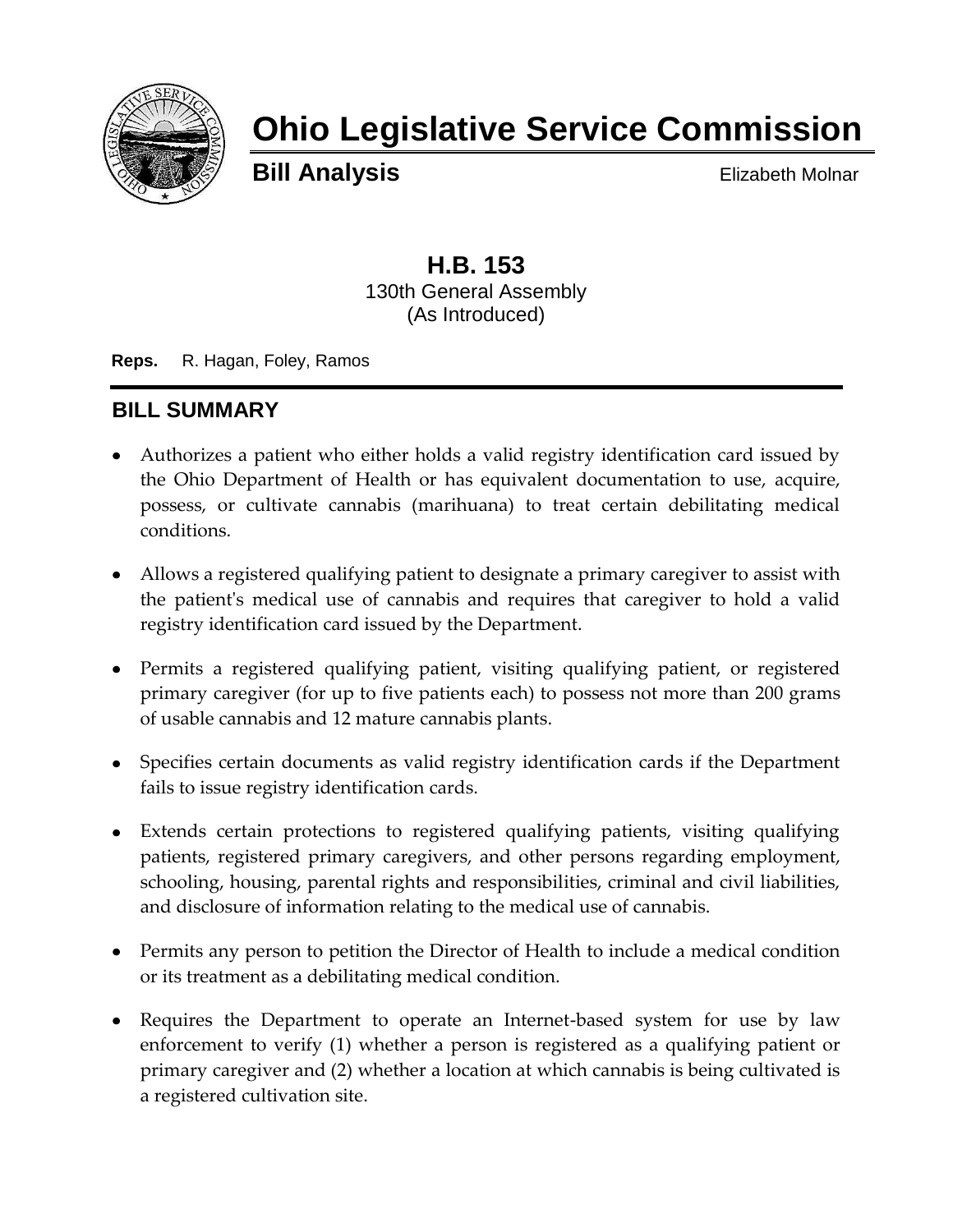- Requires law enforcement to verify registration and location information before initiating an arrest, raid, or other action concerning cannabis.
- Provides that the law governing the medical use of cannabis is not to be construed as requiring a government medical assistance program or private health insurer to reimburse a person for costs associated with the medical use of cannabis or as requiring an employer to accommodate the use of cannabis in any workplace or any employee working while impaired.
- Requires the Department to submit an annual report to the General Assembly regarding the medical use of cannabis in Ohio.
- Creates the Medical Cannabis Advisory Council.

# **TABLE OF CONTENTS**

| Card revocation and modification based on changes in medical condition 14 |  |
|---------------------------------------------------------------------------|--|
|                                                                           |  |
|                                                                           |  |
|                                                                           |  |
|                                                                           |  |
|                                                                           |  |

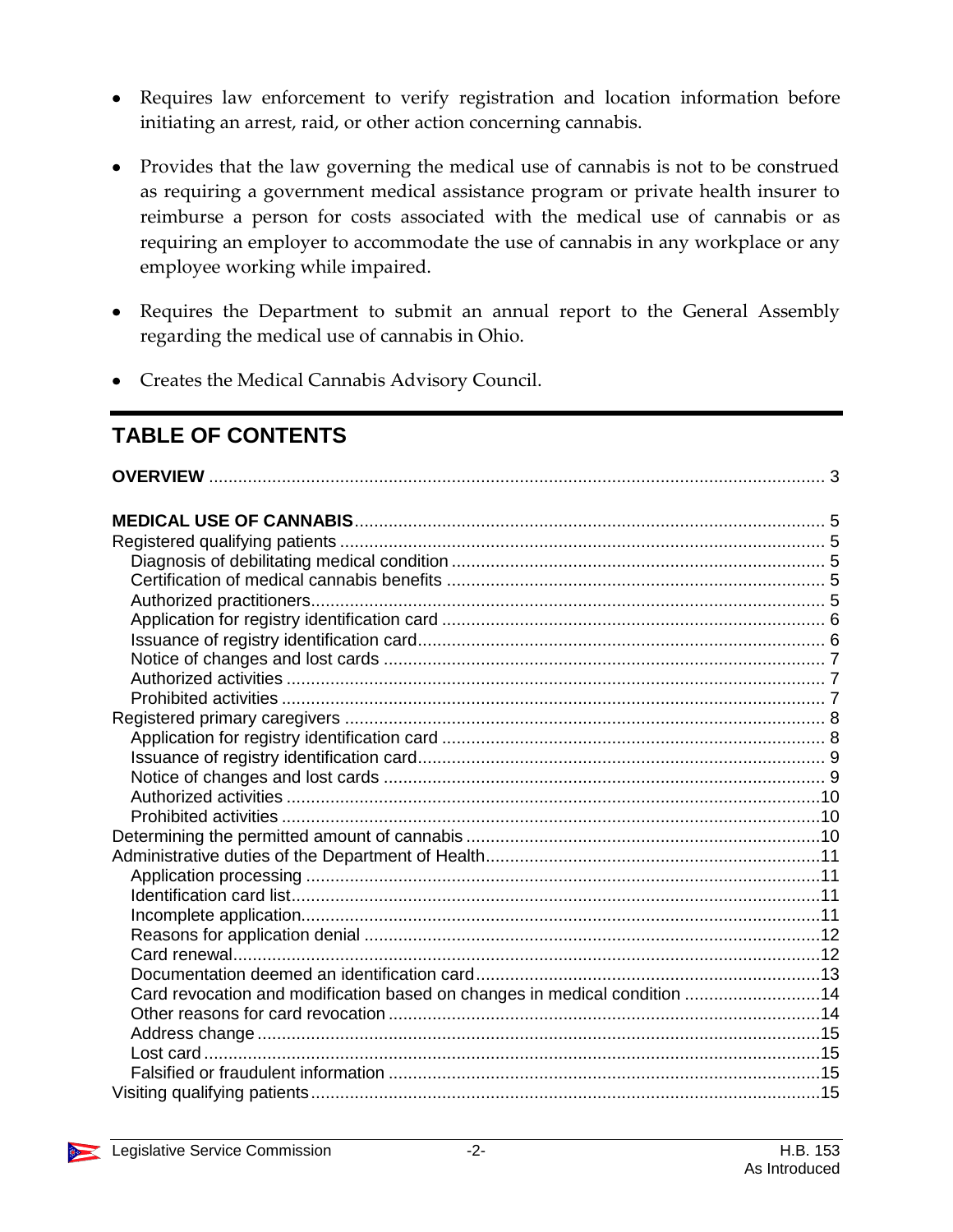# <span id="page-2-0"></span>**CONTENT AND OPERATION**

## **OVERVIEW**

The bill authorizes a qualifying patient to use, acquire, possess, or cultivate cannabis to treat or alleviate certain debilitating medical conditions or related symptoms. Cannabis, or marihuana, includes the following under existing law: (1) parts of a plant of the genus cannabis, whether growing or not, (2) the seeds of the plant, (3) the resin extracted from a part of the plant, and (4) every compound, manufacture, salt, derivative, mixture, or preparation of the plant or of its seeds or resin. It does not include (1) the mature stalks of the plant, (2) fiber produced from the stalks, (3) oils or cake made from the seeds of the plant, or (4) any other compound, manufacture, salt, derivative, mixture, or preparation of the mature stalks. 1

To use, acquire, possess, or cultivate cannabis, a patient must hold a valid registry identification card issued by the Ohio Department of Health. To qualify for the card, the patient must (1) have been diagnosed by a medical practitioner as having a

 $1$  R.C. 3719.01 and 3728.01.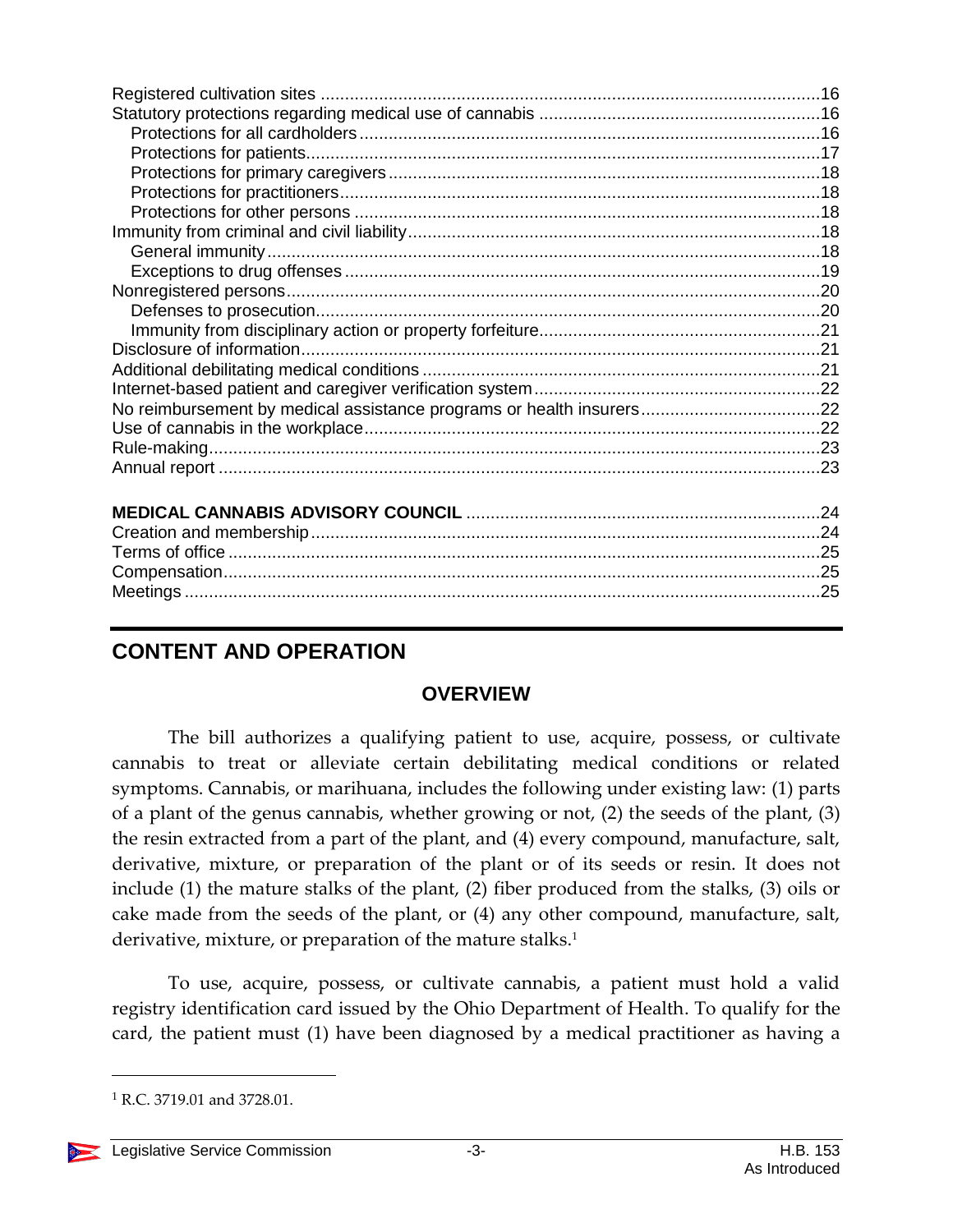debilitating medical condition and (2) have received a written certification from a medical practitioner stating that the patient is likely to receive therapeutic or palliative benefit from the medical use of cannabis.

A qualifying patient holding a valid registry identification card may designate a primary caregiver to assist with the patient's medical use of cannabis. The caregiver must also hold a valid registry identification card issued by the Department. A registered primary caregiver may not serve more than five patients and must be at least 21 years old.

The maximum amount of cannabis that may be possessed for medical use is based on weight and number of plants. A patient may possess not more than 200 grams of cannabis and not more than 12 plants. A caregiver may possess for each patient the same number of grams of cannabis and plants, for a total amount calculated according to the number of patients being served.

The bill requires the Department to issue registry identification cards to qualifying patients and primary caregivers. However, if the Department fails to take certain actions regarding the registry identification cards, specified documents are deemed valid registry identification cards.

A visiting patient who holds a valid document issued under the laws of another state or territory of the United States that is the equivalent of a registry identification card and is not an Ohio resident (or has been an Ohio resident for less than 30 days) may use, acquire, or possess cannabis to treat or alleviate a debilitating medical condition or related symptom without a registry identification card. The visiting patient, however, may not cultivate cannabis.

The bill extends certain protections to registered qualifying patients, visiting qualifying patients, registered primary caregivers, and other persons relating to employment, schooling, housing, parental rights and responsibilities, criminal and civil liabilities, and the disclosure of information relating to the medical use of cannabis.

The bill creates the Medical Cannabis Advisory Council to (1) provide outreach services regarding the medical use of cannabis and (2) advise the Director of Health regarding petitions submitted to the Department seeking to add medical conditions or treatments to the debilitating medical conditions for which a person may use, acquire, or possess cannabis.

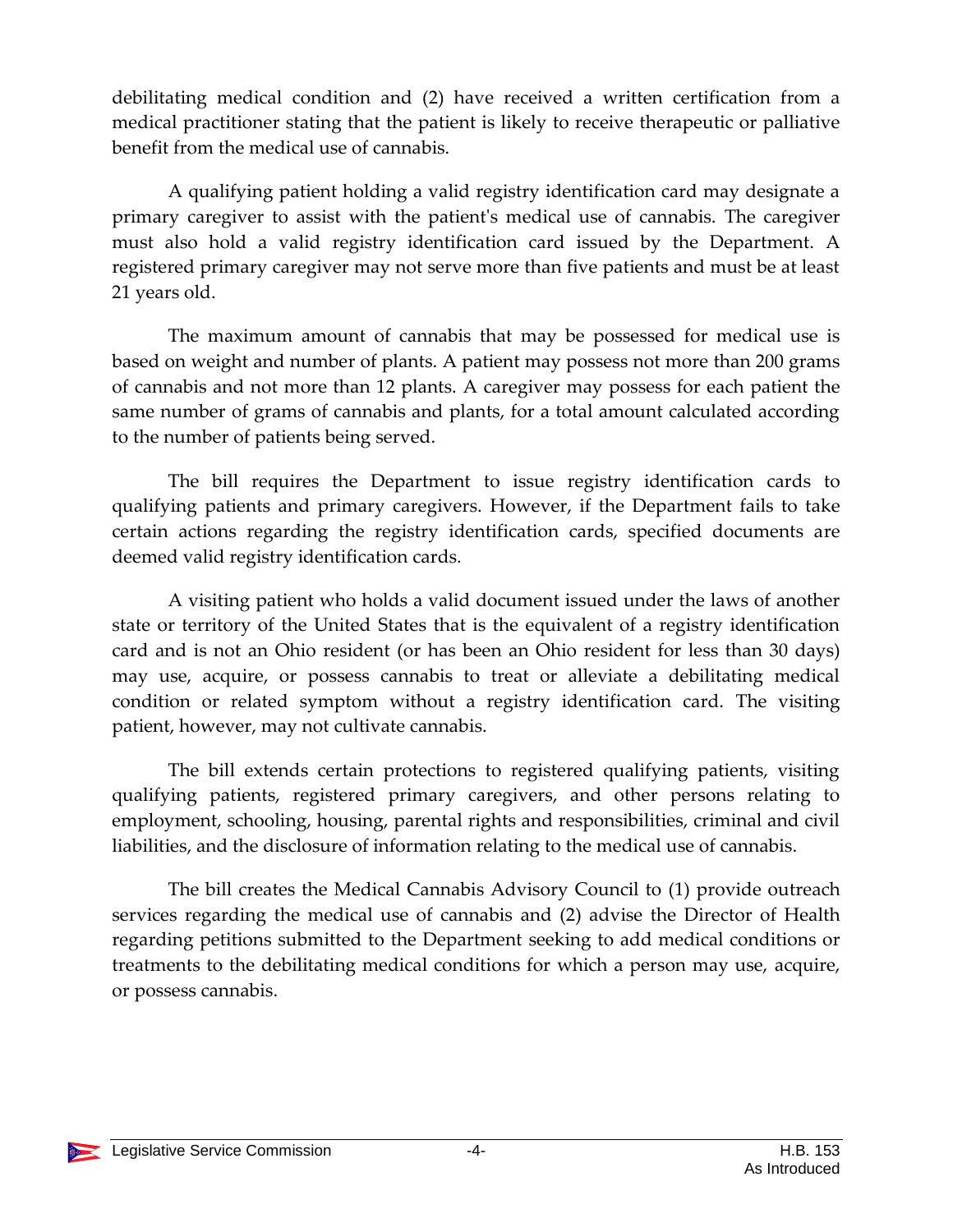## **MEDICAL USE OF CANNABIS**

## <span id="page-4-1"></span><span id="page-4-0"></span>**Registered qualifying patients**

#### <span id="page-4-2"></span>**Diagnosis of debilitating medical condition**

To become a registered qualifying patient authorized to use cannabis, a patient must obtain a registry identification card from the Ohio Department of Health. The patient first must be diagnosed by a practitioner as having a debilitating medical condition.<sup>2</sup> The following qualify as debilitating medical conditions:

(1) Cancer; glaucoma; positive HIV status; AIDS; hepatitis C; amyotrophic lateral sclerosis (Lou Gehrig's disease); Crohn's disease; agitation of Alzheimer's disease; nail patella; multiple sclerosis; injury or disease to the spinal cord, spinal column, or vertebra; mylomalacia; celiac disease; sickle cell anemia; or the treatment of these conditions;

(2) A chronic or debilitating disease or medical condition or its treatment that produces one or more of the following: cachexia or wasting syndrome; severe or chronic pain; severe or chronic nausea; seizures, including those characteristic of epilepsy; or severe or persistent muscle spasms;

(3) Any other medical condition or its treatment approved as a debilitating medical condition by the Director of Health (see "**Additional debilitating medical conditions**," below).<sup>3</sup>

#### <span id="page-4-3"></span>**Certification of medical cannabis benefits**

In order to obtain a registry identification card, the patient also must submit a practitioner's written certification stating that, in the practitioner's professional opinion, the patient is likely to receive therapeutic or palliative benefit from the medical use of cannabis. The certification must be signed (1) in the course of a bona fide practitionerpatient relationship and (2) after a full assessment of the patient's medical history. The certification must specify the patient's debilitating medical condition.<sup>4</sup>

#### <span id="page-4-4"></span>**Authorized practitioners**

Under the bill, any one of the following practitioners may diagnose a patient's debilitating medical condition or provide the required written certification: a dentist;

<sup>2</sup> R.C. 3728.01(M) and 3728.02.

 $3$  R.C. 3728.01(D).

<sup>4</sup> R.C. 3728.07.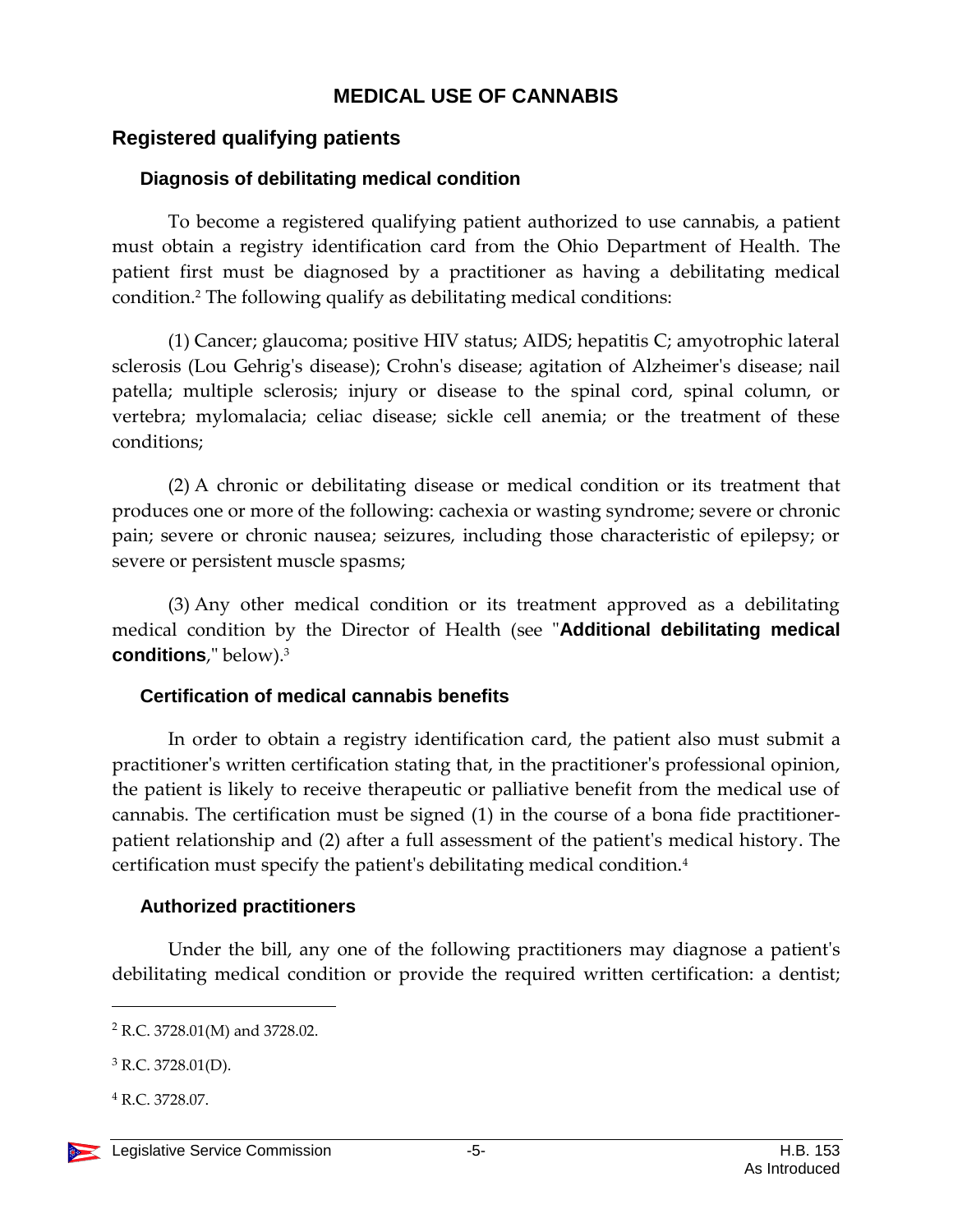clinical nurse specialist, certified nurse-midwife, or certified nurse practitioner holding a certificate to prescribe; optometrist holding a therapeutic pharmaceutical agents certificate; physician, including a podiatrist; or physician assistant holding a certificate to prescribe.<sup>5</sup>

## <span id="page-5-0"></span>**Application for registry identification card**

Upon diagnosis by a practitioner and receipt of a practitioner's certification, the patient may submit an application for a registry identification card to the Department. The application must, at a minimum, include the following information:

(1) The patient's name, address, and date of birth (no address is required for a homeless patient);

(2) The name, address, and telephone number of the practitioner;

(3) The name, address, and telephone number of the patient's primary caregiver, if any;

(4) A specification as to whether the patient, the patient's primary caregiver (if any), both, or neither will cultivate cannabis after receiving a registry identification card and the address of each location (if any) where cannabis will be cultivated (see "**Registered cultivation sites**," below).

The patient also must (1) submit to the Department the written certification obtained from a practitioner and (2) pay the initial card fee established in rules to be adopted by the Director of Health.<sup>6</sup>

## <span id="page-5-1"></span>**Issuance of registry identification card**

The Department is required to issue a registry identification card to the qualifying patient no later than five business days after the application is approved. The card is valid for one year and must contain the following information:

- (1) The patient's name and date of birth;
- (2) The date of issuance and expiration date;
- (3) The address of each of the patient's registered cultivation sites, if any;
- (4) A random identification number that is unique to the patient;

<sup>5</sup> R.C. 3728.01(K) and 3728.07.

<sup>6</sup> R.C. 3728.10.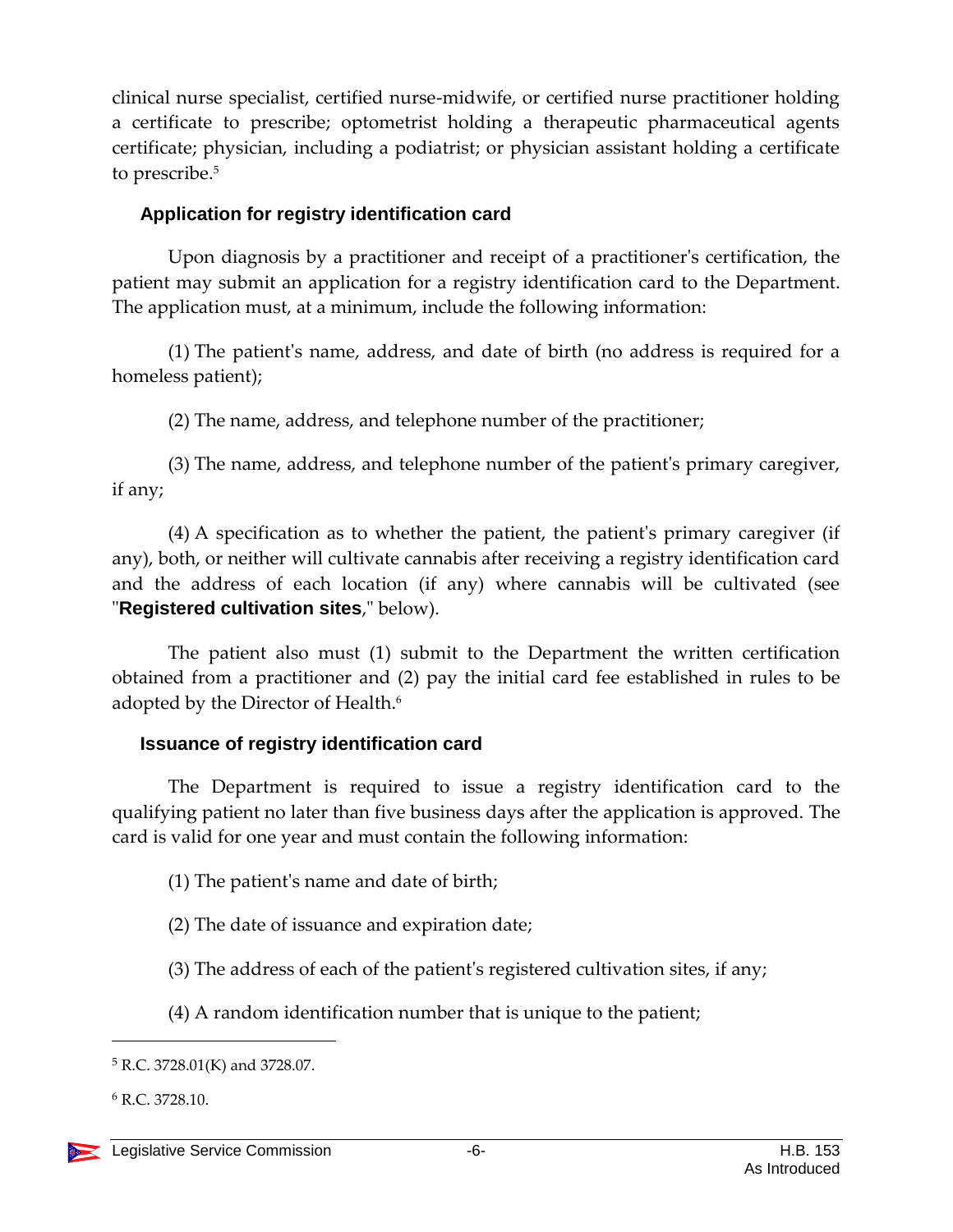(5) At the option of the Department, a photograph of the patient.<sup>7</sup>

## <span id="page-6-0"></span>**Notice of changes and lost cards**

The bill requires a registered qualifying patient who no longer has a debilitating medical condition to notify the Department within 30 days after ceasing to have the condition. The Department must then revoke the patient's registry identification card.<sup>8</sup>

The patient also must notify the Department of a name or address change within 30 days of the change. Notice of a lost registry identification card must be given within ten days of the loss. If there is a name or address change, the Department must issue a new card; if a card is lost, it must issue a replacement card.<sup>9</sup>

## <span id="page-6-1"></span>**Authorized activities**

Once a qualifying patient obtains a valid registry identification card, the patient may (1) acquire, possess, transport, and use cannabis and paraphernalia relating to the administration of cannabis, (2) cultivate cannabis at the patient's registered cultivation sites, and  $(3)$  manufacture paraphernalia relating to the administration of cannabis.<sup>10</sup>

## <span id="page-6-2"></span>**Prohibited activities**

The bill prohibits a registered qualifying patient from doing any of the following:

(1) Possessing more than 200 grams of usable cannabis – "usable cannabis" means the dried flowers of the female cannabis plant and any mixture, tincture, oil, reduction, compound, or preparation thereof, but does not include the leaves, seeds, stalks, or roots of the female cannabis plant;

(2) Possessing more than 12 mature cannabis plants – a "mature cannabis plant" is a cannabis plant that has undergone sexual differentiation as shown by having readily observable flower buds;

(3) Undertaking any task under the influence of cannabis when doing so would constitute negligence or professional malpractice;

 $\overline{a}$ 

 $^{10}$  R.C. 3728.02(A).

<sup>7</sup> R.C. 3728.13 and 3728.17(A).

<sup>8</sup> R.C. 3728.20.

<sup>&</sup>lt;sup>9</sup> R.C. 3728.22 and 3728.25.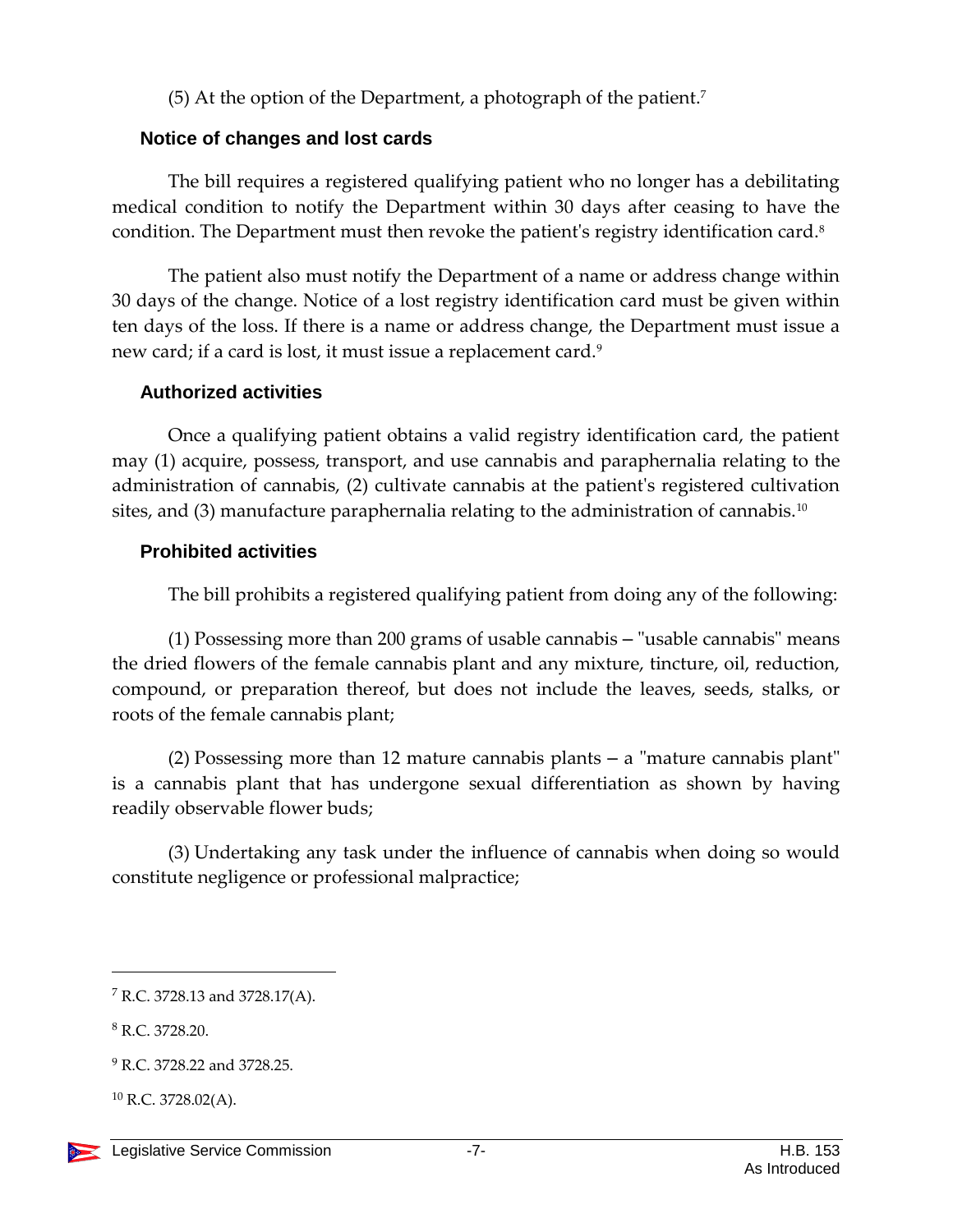(4) Possessing cannabis or otherwise engaging in the medical use of cannabis in a school bus, on the grounds of any preschool, primary school, or secondary school, or in any correctional facility;

- (5) Smoking cannabis on any form of public transportation or in any public place;
- (6) Operating a motor vehicle under the influence of cannabis;
- (7) Transporting cannabis into Ohio from outside of Ohio;
- $(8)$  Having more than two registered cultivation sites.<sup>11</sup>

# <span id="page-7-0"></span>**Registered primary caregivers**

The bill authorizes a registered primary caregiver to assist with a registered qualifying patient's medical use of cannabis; however, it does not require that a patient have a caregiver. A caregiver must be at least 21 years old and may not serve more than five registered qualifying patients.<sup>12</sup> The bill does not establish any further qualifications for registration as a caregiver.

# <span id="page-7-1"></span>**Application for registry identification card**

Before a primary caregiver may assist a registered qualifying patient with the medical use of cannabis, the caregiver must obtain a registry identification card from the Department. To do so, the caregiver must submit the following:

(1) An application that includes the following information:

--The caregiver's name, address, and date of birth;

--The name, address, and date of birth of each of the caregiver's qualifying patients (no address is required for a homeless patient);

--The address of each location, if any, at which the caregiver will cultivate cannabis once issued a registry identification card;

--A list of each felony drug abuse offense for which the caregiver has been convicted or to which the caregiver has pleaded guilty.

(2) Evidence that the caregiver is at least 21 years of age;

<sup>11</sup> R.C. 3728.02(B) and 3728.26.

<sup>12</sup> R.C. 3728.01(L) and 3728.09.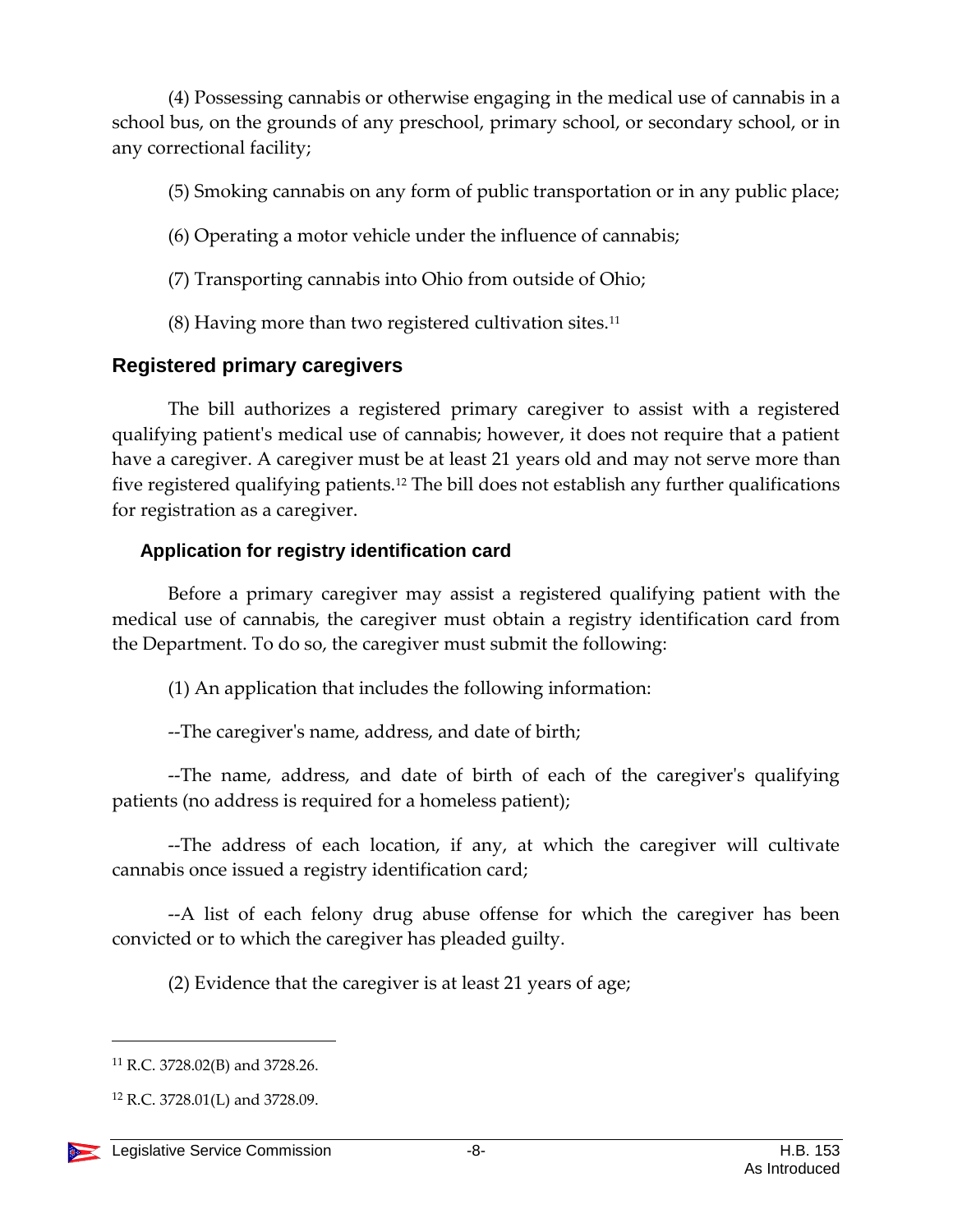(3) The initial card fee established in rules to be adopted by the Director of Health.<sup>13</sup>

#### <span id="page-8-0"></span>**Issuance of registry identification card**

The Department is required to issue a registry identification card to a primary caregiver no later than five business days after the application is approved.<sup>14</sup> The card is valid for one year and must contain the following information:

(1) The caregiver's name and date of birth;

(2) The name and date of birth of each registered qualifying patient for whom the caregiver is to serve (as specified in the application);

(3) The date of issuance and expiration date of the card;

(4) The address of each of the caregiver's registered cultivation sites, if any;

(5) A random identification number that is unique to the caregiver;

 $(6)$  At the option of the Department, a photograph of the caregiver.<sup>15</sup>

## <span id="page-8-1"></span>**Notice of changes and lost cards**

The bill requires a registered primary caregiver serving a patient who no longer has a debilitating medical condition to notify the Department within 30 days after the patient ceases to have the debilitating medical condition. Depending on the number of patients being served, the Department must either revoke or modify the caregiver's registry identification card.<sup>16</sup>

The caregiver also must notify the Department of a name or address change within 30 days of the change. Notice of a lost registry identification card must be given within ten days of the loss. If there is a name or address change, the Department must issue a new card; if a card is lost, it must issue a replacement card.<sup>17</sup>

<sup>13</sup> R.C. 3728.08 and 3728.11.

<sup>14</sup> R.C. 3728.13.

<sup>15</sup> R.C. 3728.13 and 3728.17(A).

<sup>16</sup> R.C. 3728.21.

<sup>&</sup>lt;sup>17</sup> R.C. 3728.22 and 3728.25.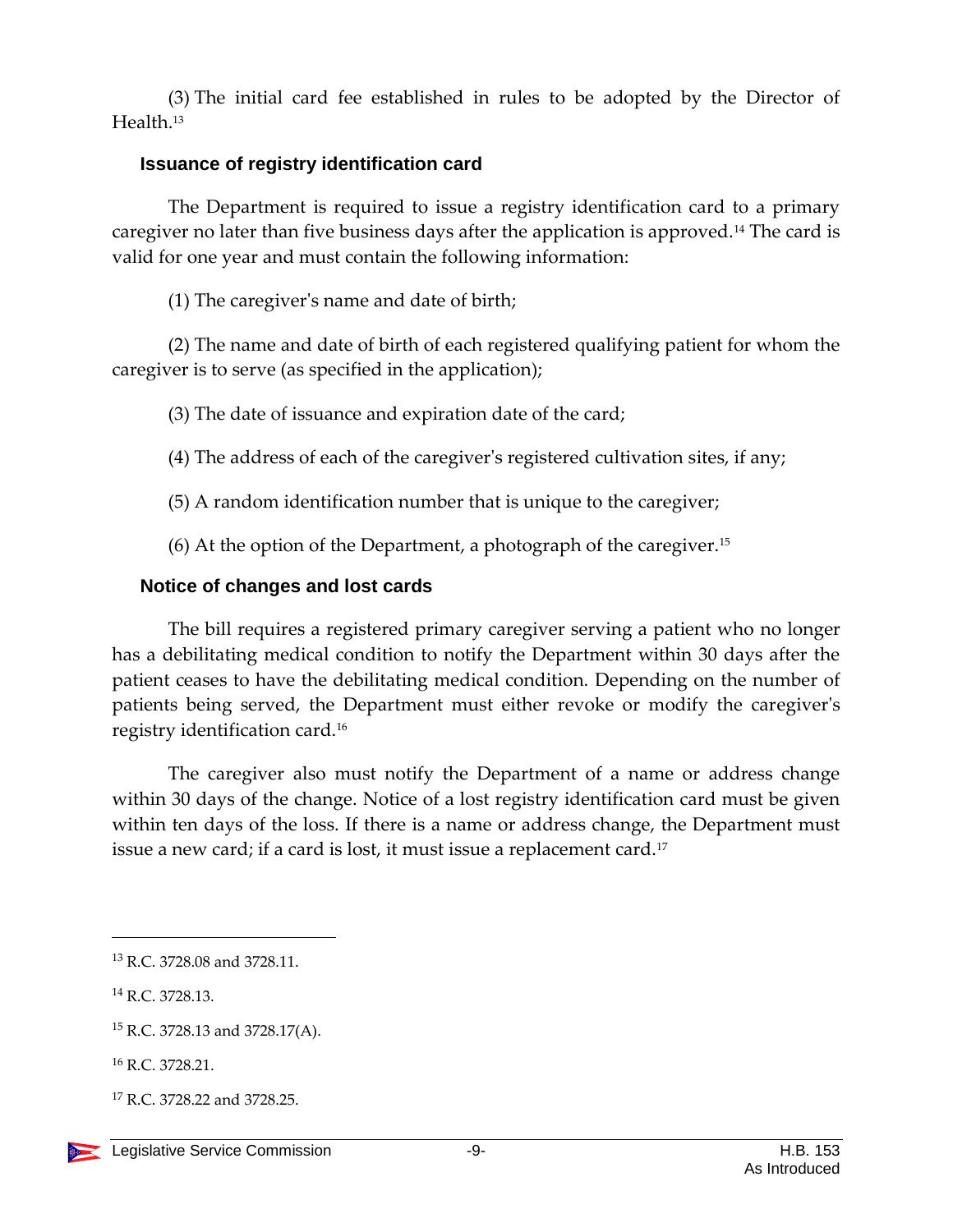#### <span id="page-9-0"></span>**Authorized activities**

Once a primary caregiver obtains a valid registry identification card, the caregiver may do any of the following to assist up to five registered qualifying patients: (1) acquire, possess, and transport cannabis and paraphernalia relating to the administration of cannabis, (2) cultivate cannabis at the caregiver's registered cultivation sites, and (3) manufacture paraphernalia relating to the administration of cannabis.<sup>18</sup> The bill permits a caregiver to be compensated for costs associated with any of these activities.<sup>19</sup>

## <span id="page-9-1"></span>**Prohibited activities**

The bill prohibits a registered primary caregiver from doing any of the following:

(1) Possessing more than 200 grams of usable cannabis per registered qualifying patient the caregiver serves;

(2) Possessing more than 12 mature cannabis per patient the caregiver serves;

(3) Possessing cannabis in a school bus, on the grounds of any preschool, primary school, or secondary school, or in any correctional facility;

(4) Transporting cannabis into Ohio from outside of Ohio;

(5) Having more than two registered cultivation sites. 20

# <span id="page-9-2"></span>**Determining the permitted amount of cannabis**

As discussed above (see "**Prohibited activities**"), the bill limits the amount of cannabis that may be possessed for medical use as follows:

(1) A patient may possess not more than 200 grams of cannabis and not more than 12 plants;

(2) A caregiver may possess an amount of cannabis and number of plants determined by multiplying the limits that apply to a patient under (1), above, by the number of patients being served (which may be one to five patients).

 $18$  R.C. 3728.03(A).

<sup>19</sup> R.C. 3728.04.

<sup>20</sup> R.C. 3728.03(B) and 3728.26.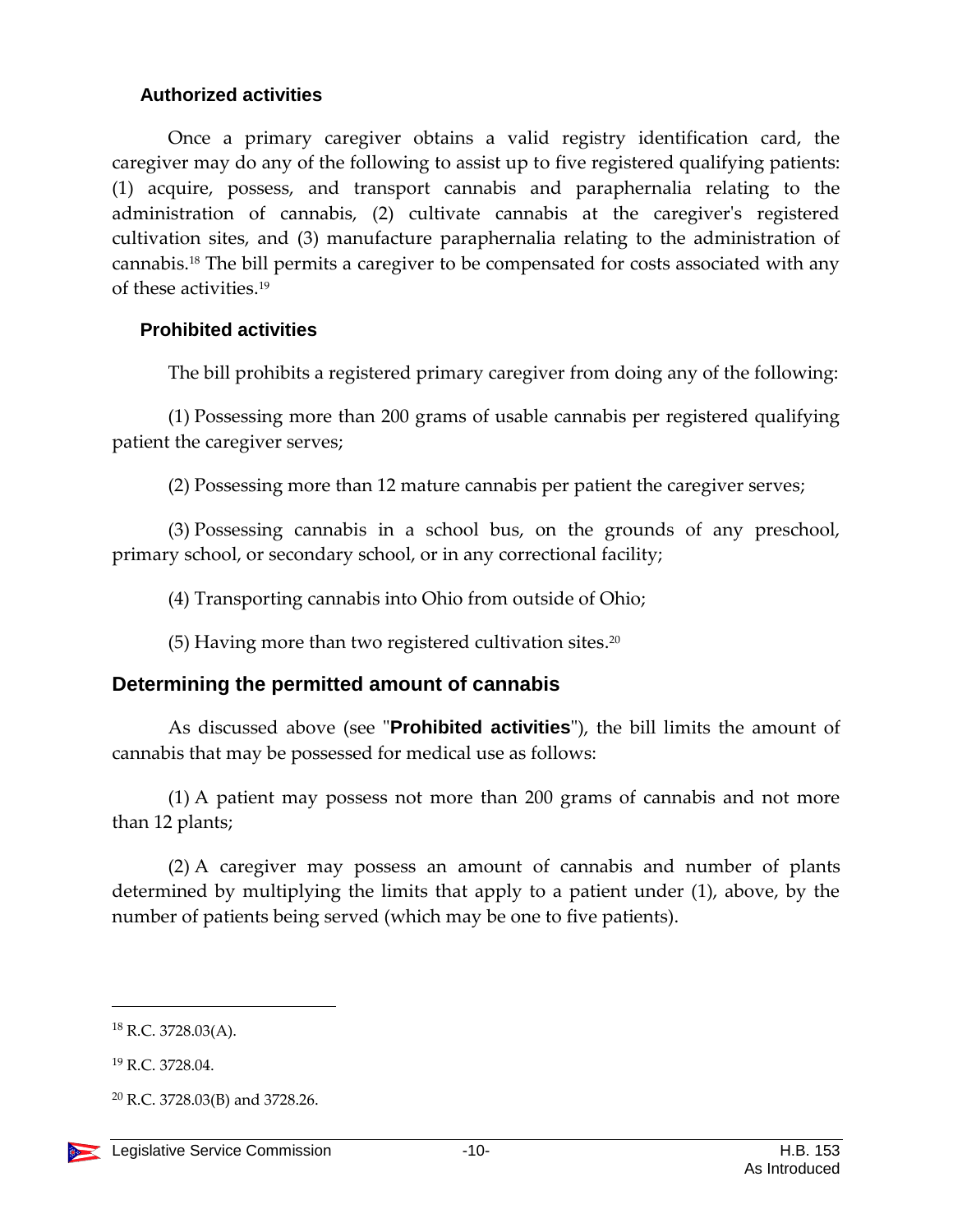Regarding the limit on the amount of cannabis that may be possessed, the bill provides that if the usable cannabis is added as an ingredient in a food, the weight of the other food ingredients does not count toward the limit. Similarly, with respect to the limit on the number of mature cannabis plants that may be possessed, immature cannabis plants do not count toward the limit.<sup>21</sup>

## <span id="page-10-0"></span>**Administrative duties of the Department of Health**

## <span id="page-10-1"></span>**Application processing**

The bill requires the Department to verify the information contained in each application for an initial registry identification card submitted by a patient or primary caregiver. The Department must approve or deny an application no later than 15 days after receiving the application. The action must be taken in accordance with the Administrative Procedure Act (R.C. Chapter 119.). As discussed above (see "**Issuance of registry identification card**"), the Department must issue the card within five business days of approving the application.<sup>22</sup>

## <span id="page-10-2"></span>**Identification card list**

The bill requires the Department to maintain a list of the persons who have been issued registry identification cards. The bill specifies that identifying information contained on the list is confidential and not subject to disclosure, except to authorized employees of the Department when performing official duties or collaborating with law enforcement officers (see "**Falsified or fraudulent information**," below).<sup>23</sup>

## <span id="page-10-3"></span>**Incomplete application**

If an application for an initial registry identification card is incomplete, the bill requires the Department to notify the qualified patient or primary caregiver. Under the bill, the Department has the authority to deny the application if the patient or caregiver does not submit a complete application within ten days of receiving the notice.<sup>24</sup>

<sup>21</sup> R.C. 3728.02(C) and 3728.03(C).

<sup>22</sup> R.C. 3728.12(A) and 3728.13.

<sup>23</sup> R.C. 3728.40.

 $^{24}$  R.C. 3728.12(B).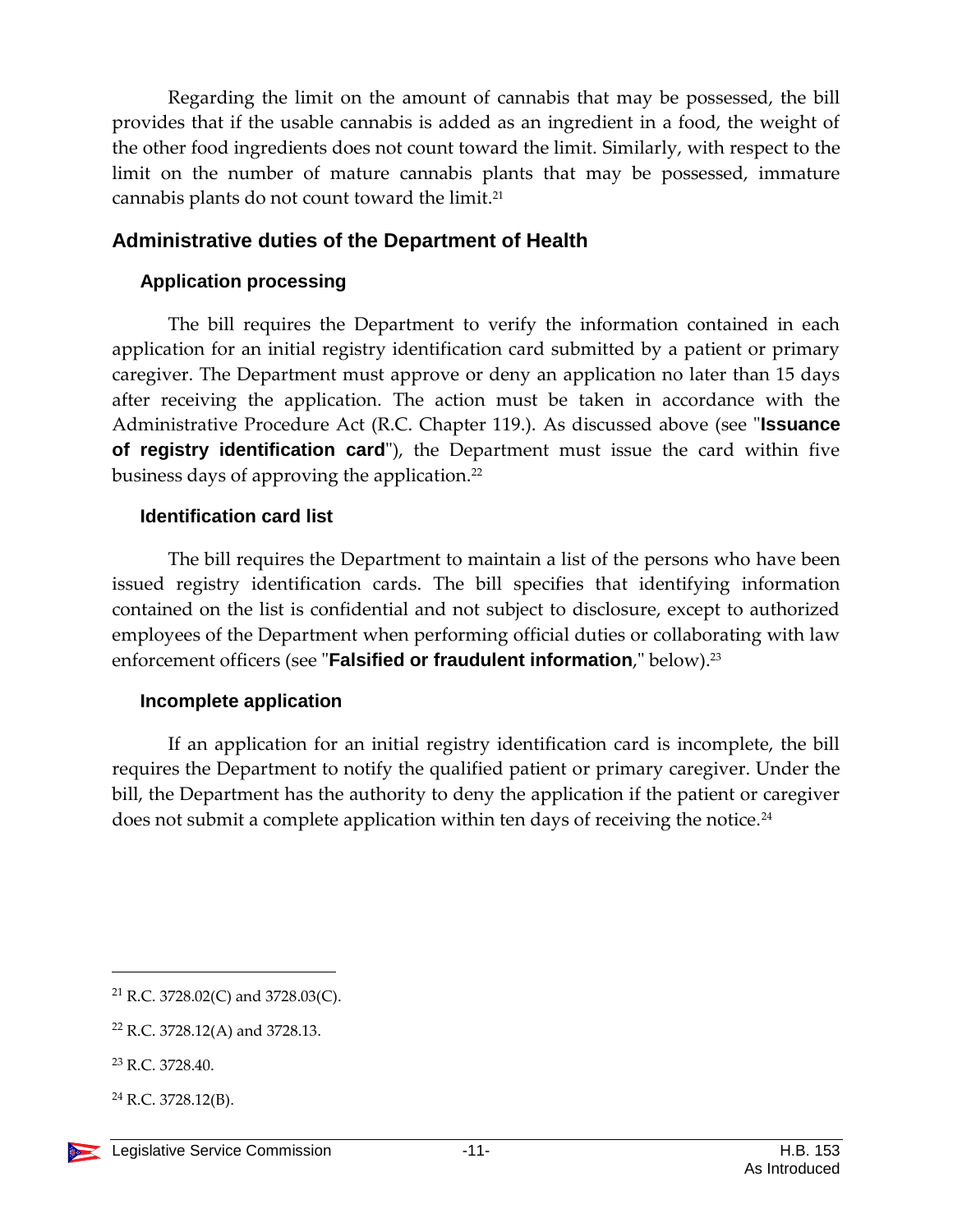#### <span id="page-11-0"></span>**Reasons for application denial**

Under the bill, the Department may deny a qualified patient's or primary caregiver's application for an initial registry identification card for any of the following reasons:

(1) The original application is incomplete and the patient or caregiver does not submit a complete application within ten days of receiving notice that the application is incomplete;

(2) The Department determines that the application or the practitioner's written certification was purposefully falsified;

(3) The patient or caregiver fails to pay the application fee;

(4) In the case of a patient, the patient does not submit with the application a practitioner's written certification;

(5) In the case of a patient under age 18, either of the following applies:

--The practitioner who signed the patient's written certification has not explained the potential risks and benefits of the medical use of cannabis to the patient and the patient's parent, guardian, or legal custodian;

--The patient's parent, guardian, or legal custodian has not consented in writing to (a) allowing the patient's medical use of cannabis, (b) becoming and serving as one of the patient's registered primary caregivers, and (c) controlling the patient's acquisition and dosage of cannabis and frequency of the medical use of cannabis;

(6) In the case of a caregiver, the Department determines that a felony drug abuse offense listed in the application is sufficient grounds for denial. 25

A patient or caregiver whose application is denied may not reapply until at least 30 days after the Department issues the denial. $^{\scriptscriptstyle 26}$ 

## <span id="page-11-1"></span>**Card renewal**

To renew a registry identification card, the registered qualifying patient or primary caregiver must submit to the Department the same information required for the initial card and pay the renewal fee established in rules to be adopted by the

 $25$  R.C. 3728.12(C).

 $26$  R.C. 3728.12(D).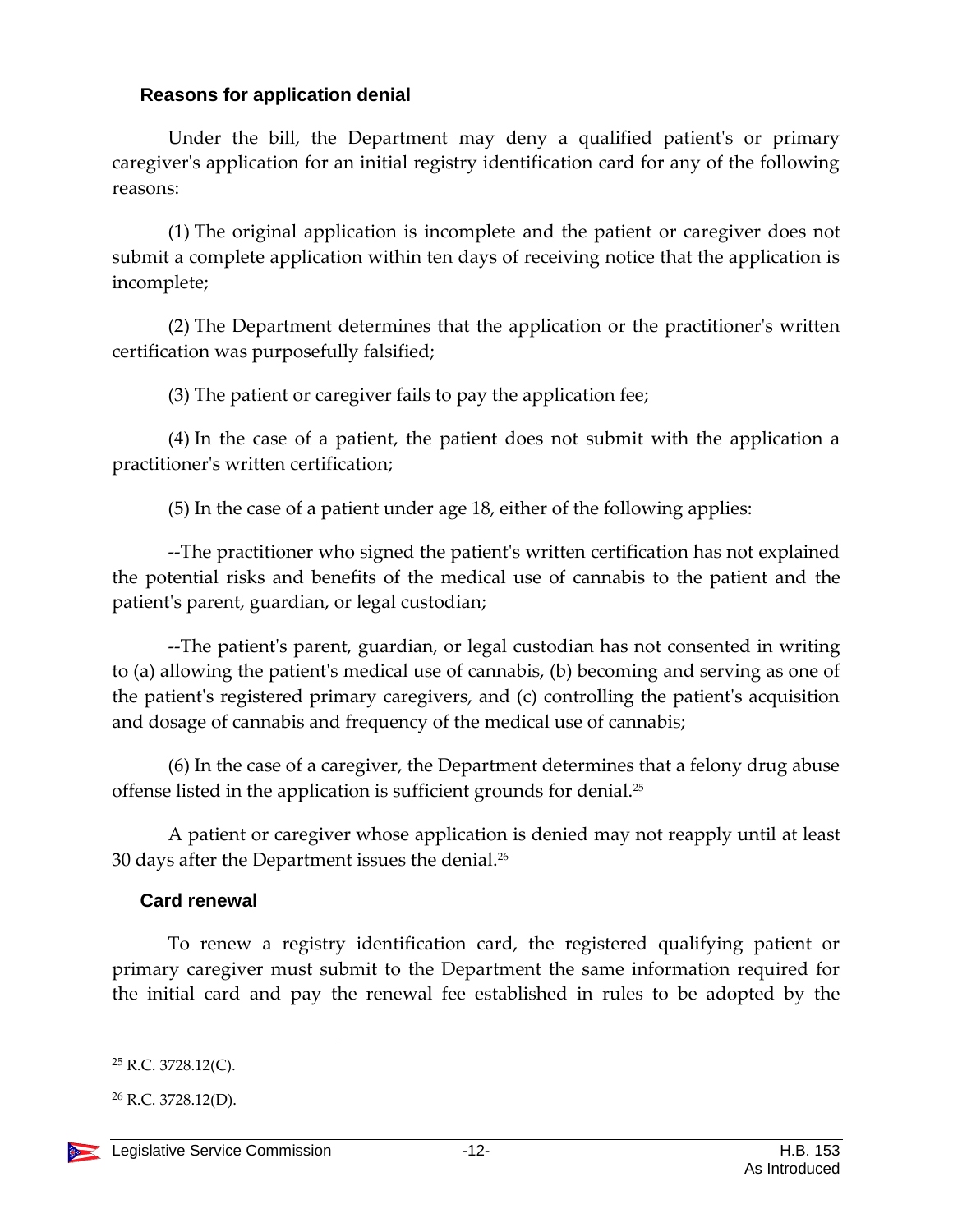Director of Health. The Department may approve or deny the renewal according to the same procedures that apply to an initial application.<sup>27</sup>

## <span id="page-12-0"></span>**Documentation deemed an identification card**

A qualifying patient's or primary caregiver's application for an initial or renewed registry identification card is to be considered a valid registry identification card under certain circumstances. If all of the requirements for approval of the application have been met, the application will be considered a valid card on the 20th day after the complete application was submitted, if the Department fails to do either of the following:

(1) Approve or deny the application within 15 days of receiving it;

(2) Issue the registry identification card within five business days of approving the application.

An application considered a registry identification card in this manner is valid as long as the requirements for approval of the application continue to be met.<sup>28</sup>

If (after 140 days after the bill's effective date) the Department fails to accept an application from a qualifying patient for a registry identification card for any reason, including the Department's failure to adopt rules, a patient's written certification from a medical practitioner and notarized statement are to be considered a valid registry identification card if they contain the following:

(1) The patient's name, address, and date of birth (no address is required of a homeless patient);

(2) The name, address, and telephone number of the practitioner who signed the certification regarding the benefits to the patient of the medical use of cannabis for a debilitating medical condition;

(3) The address of each location, if any, at which the patient will cultivate cannabis.

Documentation considered to be a registry identification card in this manner is valid as long as the holder remains a qualifying patient.<sup>29</sup>

<sup>&</sup>lt;sup>27</sup> R.C. 3728.10 to 3728.12.

<sup>28</sup> R.C. 3728.14 and 3728.17(B).

 $29$  R.C. 3728.15 and 3728.17(C).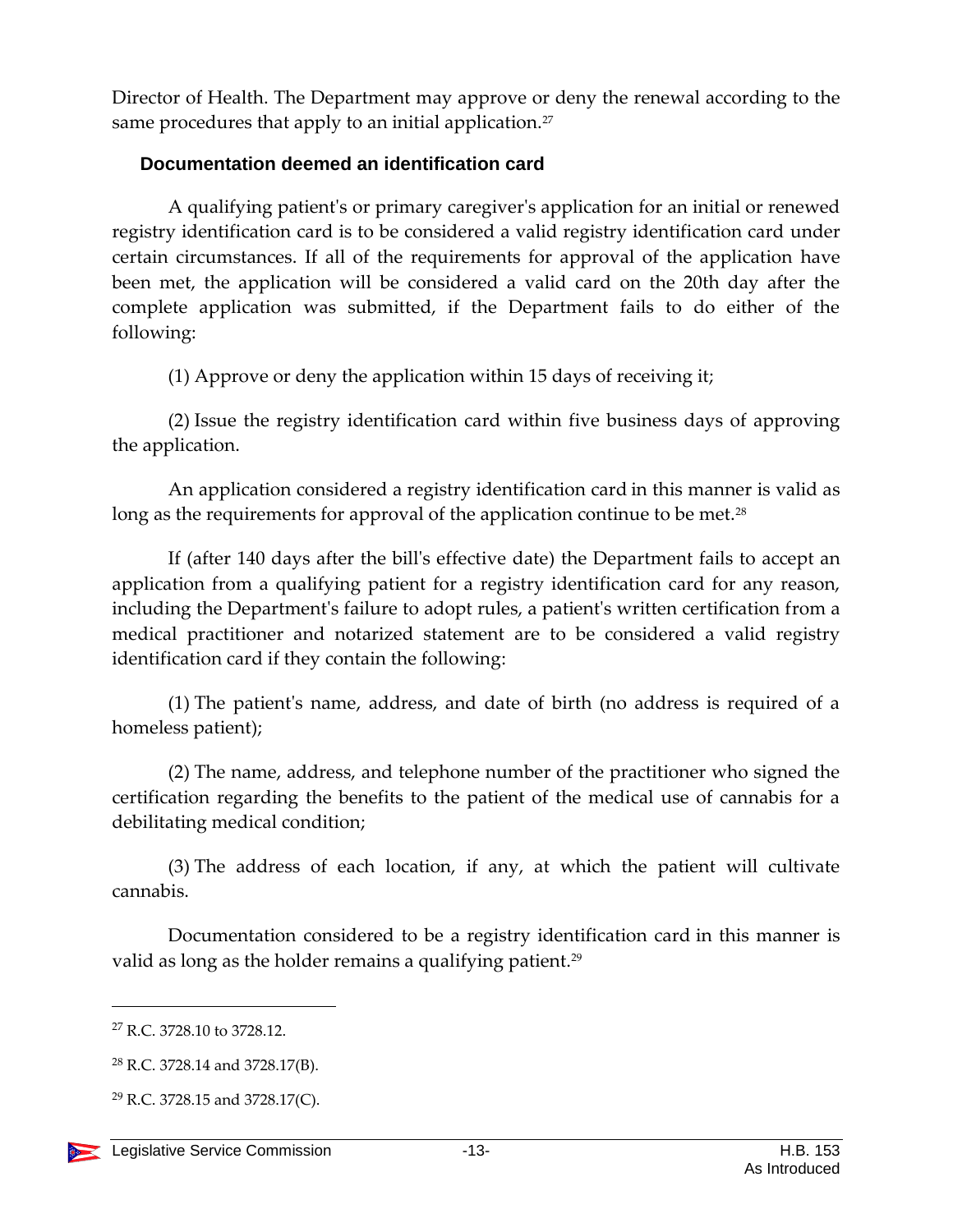If (after 140 days after the bill's effective date) the Department fails to accept an application from a primary caregiver for a registry identification card for any reason, including the Department's failure to adopt rules, a notarized statement by the caregiver is considered a valid registry identification card if it contains the following information:

(1) The primary caregiver's name, address, and date of birth;

(2) The name, address, and date of birth of each qualifying patient the caregiver seeks to serve as a caregiver (no address is required for a homeless patient);

(3) The address of each location, if any, at which the caregiver will cultivate cannabis.

A caregiver's notarized statement that is considered a registry identification card in this manner is valid as long as the holder remains a primary caregiver. $30$ 

## <span id="page-13-0"></span>**Card revocation and modification based on changes in medical condition**

If a registered qualifying patient ceases to have a debilitating medical condition and has notified the Department, the bill requires the Department to revoke the patient's registry identification card within ten days of receiving the notice.<sup>31</sup>

In the case of a registered primary caregiver whose patient ceases to have a debilitating medical condition and has notified the Department, the bill requires the Department to do either of the following within ten days of receiving notice:

(1) Remove from the registry identification card any information about the patient who ceased to have a debilitating medical condition if the caregiver serves more than one patient;

(2) Revoke the card if the caregiver serves only one patient. 32

## <span id="page-13-1"></span>**Other reasons for card revocation**

The bill permits the Department to revoke a registry identification card if a qualifying patient or primary caregiver does any of the following:

<sup>30</sup> R.C. 3728.16 and 3728.17(D).

<sup>31</sup> R.C. 3728.20.

<sup>32</sup> R.C. 3728.21.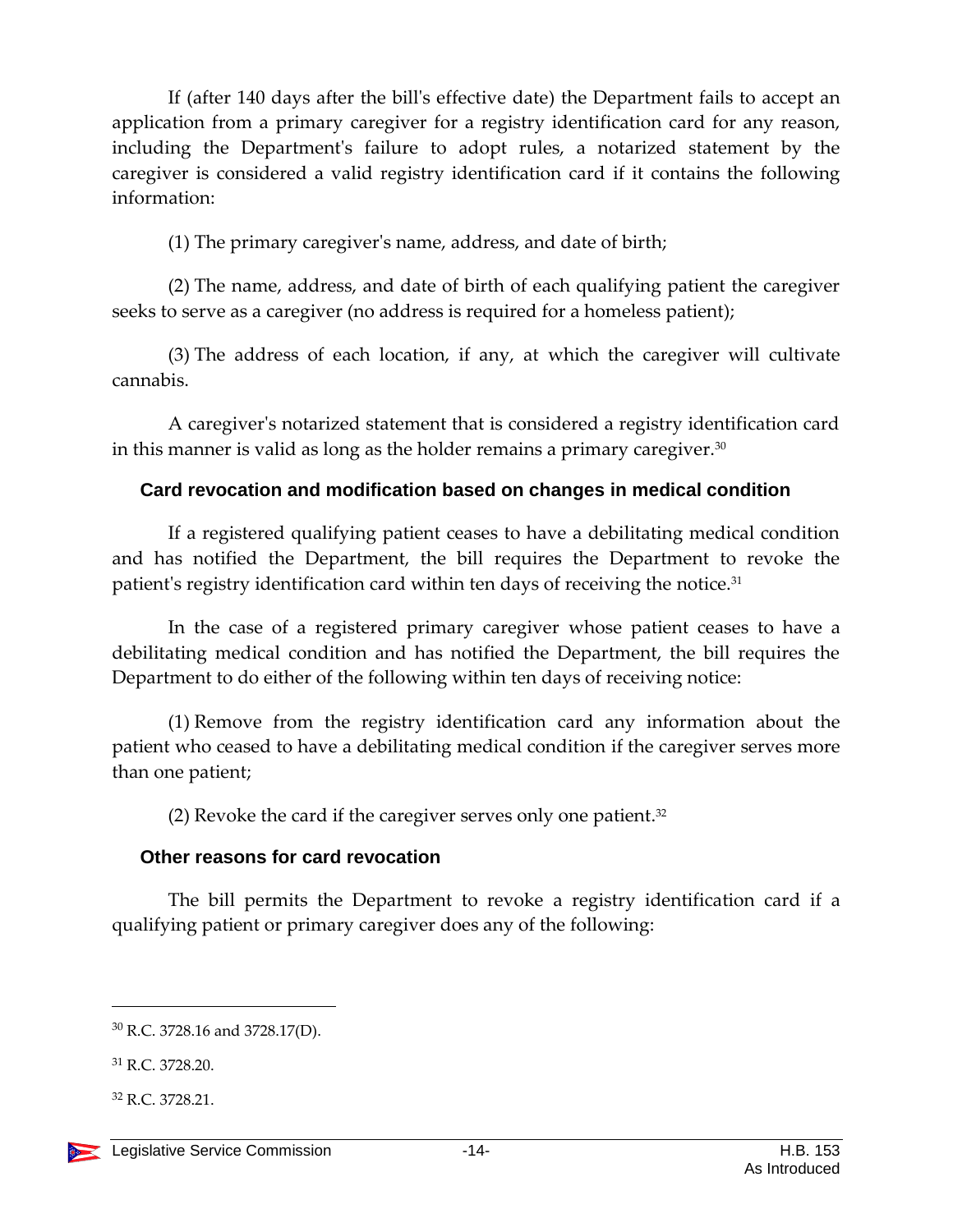(1) Delivers, transports, transfers, or otherwise provides cannabis for free or for a charge to a person who is not a cardholder;

(2) Fails to comply with a requirement of the law governing the medical use of cannabis;

(3) Violates a prohibition under the law governing the medical use of cannabis. $33$ 

## <span id="page-14-0"></span>**Address change**

In the event of a patient's or caregiver's name or address change, the bill requires the Department to issue a new registry identification card within ten business days after the Department receives notice. The patient or caregiver must pay a \$10 fee.<sup>34</sup>

## <span id="page-14-1"></span>**Lost card**

In the event a patient or caregiver loses a registry identification card, the bill requires the Department to issue a replacement card, containing a new random identification number, within five business days after the Department receives notice. The patient or caregiver must pay a \$10 fee.<sup>35</sup>

## <span id="page-14-2"></span>**Falsified or fraudulent information**

The bill permits a Department employee to notify a law enforcement officer about falsified or fraudulent information contained in an application. If an initial or renewal application, or a practitioner's certification includes falsified or fraudulent information, and the employee first confers with the employee's supervisor or at least one other Department employee and both agree that circumstances warrant notification, then the employee may notify law enforcement. 36

# <span id="page-14-3"></span>**Visiting qualifying patients**

The bill permits a visiting qualifying patient who holds a valid document issued under the laws of another state or territory that is equivalent to an Ohio registry identification card to acquire, possess, transport, and use cannabis and related paraphernalia without holding an Ohio registry identification card. This provision

- <sup>34</sup> R.C. 3728.22.
- <sup>35</sup> R.C. 3728.25.
- <sup>36</sup> R.C. 3728.42.



<sup>33</sup> R.C. 3728.18.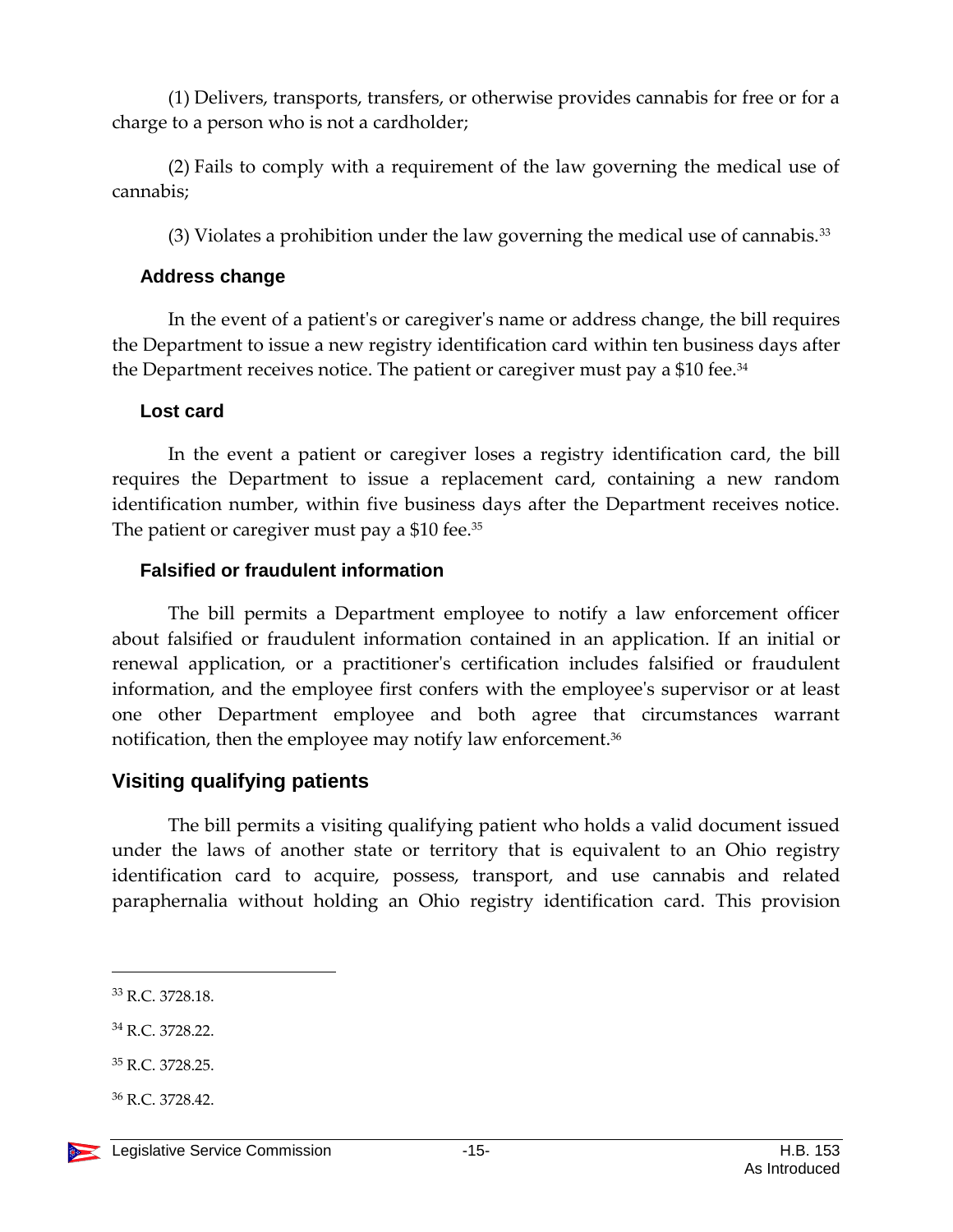applies only to a person who is not an Ohio resident or who has been an Ohio resident for less than 30 days.<sup>37</sup>

A visiting patient is subject to the same prohibitions as a registered qualifying patient. In addition, a visiting patient may not cultivate cannabis.<sup>38</sup>

## <span id="page-15-0"></span>**Registered cultivation sites**

The bill requires cardholders who cultivate cannabis to maintain the plants in a room, greenhouse, garden, or other enclosed area that is out of public view and is kept locked whenever the cardholder is away. However, this requirement does not apply if the plants are being transported to the cardholder's property or, in the case of a registered primary caregiver, to the property of the registered qualifying patient. It also does not apply when the plants are being transported because the cardholder is moving.<sup>39</sup>

## <span id="page-15-1"></span>**Statutory protections regarding medical use of cannabis**

The bill extends various legal protections to all cardholders, certain categories of cardholders, practitioners, and other persons.

## <span id="page-15-2"></span>**Protections for all cardholders**

The bill provides for the following protections for all cardholders by prohibiting all of the following:

(1) An employer or licensing agency from disciplining a cardholder for delivering, transporting, transferring, or otherwise providing cannabis to another cardholder in accordance with the bill's provisions; $40$ 

(2) A school, employer, or landlord from refusing to enroll, employ, or lease to a person, or otherwise penalizing a person, because the person is a cardholder, unless the failure to do so would violate federal law; $41$ 

(3) A court from considering a person's status as a cardholder when determining parental rights and responsibilities, parenting time, or companionship or visitation

 $\overline{a}$ 

<sup>41</sup> R.C. 3728.29.

<sup>37</sup> R.C. 2925.43, 3728.01(T), and 3728.02(A)(1) and (3).

<sup>38</sup> R.C. 3728.02(A)(2) and (B).

<sup>39</sup> R.C. 3728.27.

<sup>40</sup> R.C. 3728.28.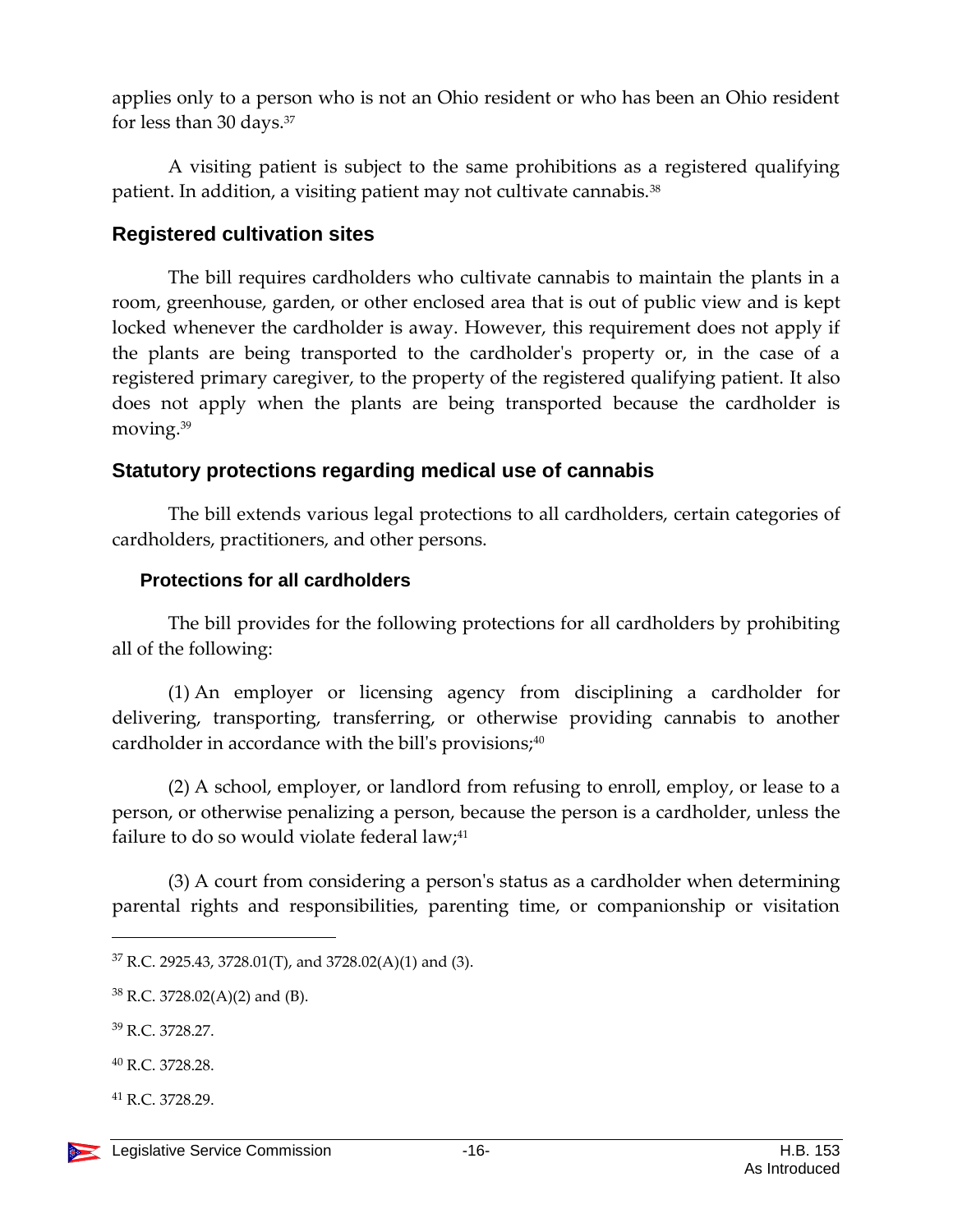rights with a minor, unless the person's behavior is such that it creates an unreasonable danger that can be clearly articulated and substantiated;<sup>42</sup>

(4) A law enforcement officer from considering a person's possession of a valid registry identification card, application for a registry identification card, or valid visiting qualifying patient identification card as probable cause or reasonable suspicion to search the person or seize the person's property.<sup>43</sup>

#### <span id="page-16-0"></span>**Protections for patients**

The bill prohibits all of the following with respect to a registered qualifying patient or visiting qualifying patient:

(1) An employer or licensing agency from disciplining a patient for engaging in the medical use of cannabis;<sup>44</sup>

(2) A law enforcement officer or agency from seizing any cannabis, cannabis paraphernalia, licit property, or interest in licit property that is possessed, owned, or used in connection with a patient's medical use of cannabis or acts incidental to a patient's medical use of cannabis;<sup>45</sup>

(3) A court from ordering the forfeiture of any cannabis, cannabis paraphernalia, licit property, or interest in licit property that is possessed, owned, or used in connection with a patient's medical use of cannabis or acts incidental to a patient's medical use of cannabis.<sup>46</sup>

If a law enforcement officer seizes cannabis from a patient and fails to return it, the officer's employer is liable to the patient for the value of the cannabis.<sup>47</sup>

l

 $45$  R.C. 2925.44(C).

 $47$  R.C. 2925.44(C).

<sup>42</sup> R.C. 3728.30.

<sup>43</sup> R.C. 2925.44(A).

<sup>44</sup> R.C. 3728.28.

<sup>46</sup> R.C. 2925.44(C).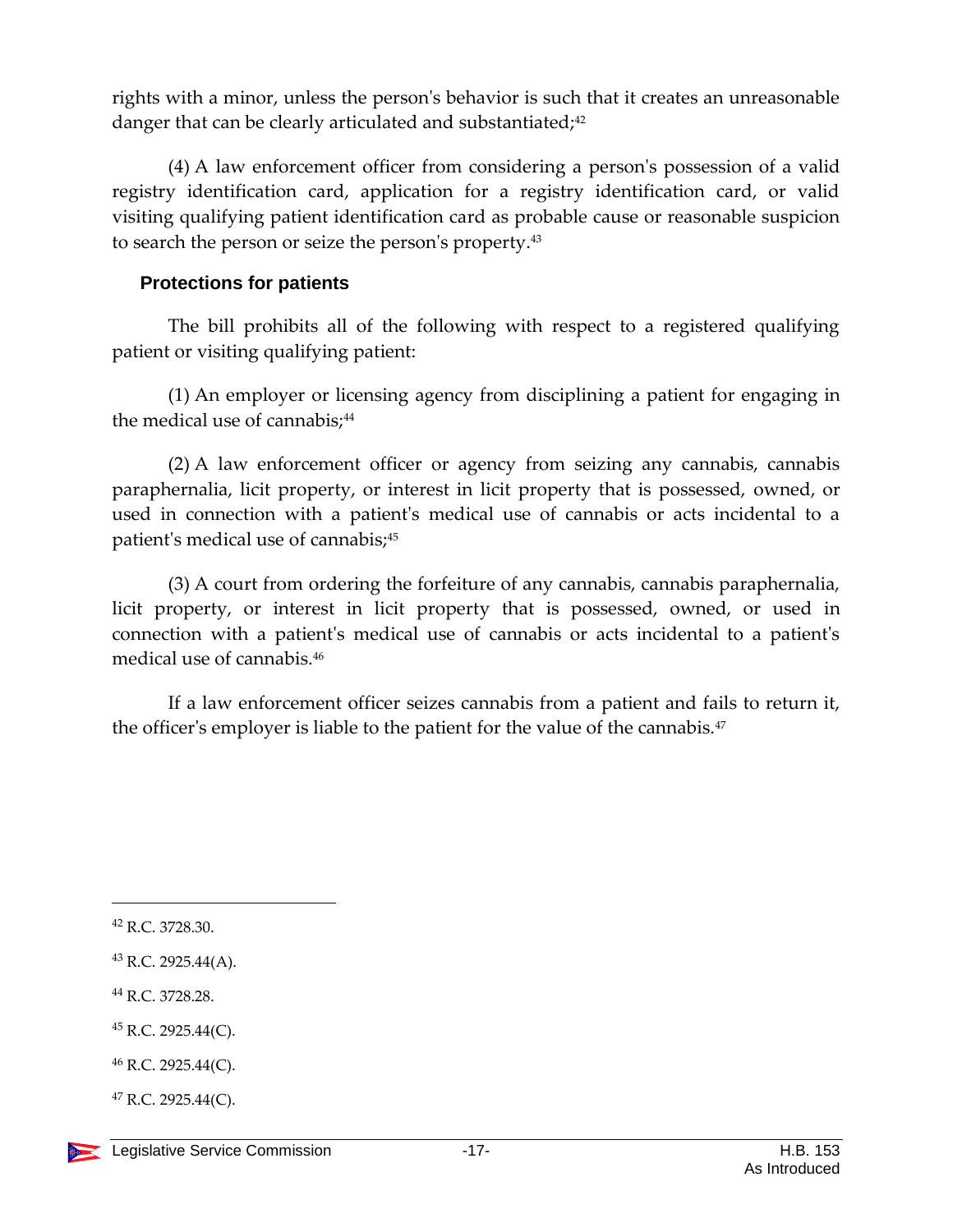## <span id="page-17-0"></span>**Protections for primary caregivers**

The bill prohibits an employer or licensing agency from disciplining a registered primary caregiver for engaging in activities authorized by the bill.<sup>48</sup>

## <span id="page-17-1"></span>**Protections for practitioners**

The bill prohibits an employer or licensing agency from disciplining a practitioner for engaging in activities authorized by the bill. However, this prohibition does not apply when a licensing agency disciplines a practitioner for (1) failing to properly evaluate a patient's medical condition or (2) violating the standard of care for evaluating medical conditions.<sup>49</sup>

## <span id="page-17-2"></span>**Protections for other persons**

The bill prohibits an employer or licensing agency from disciplining a person for any of the following reasons:

(1) Delivering, transporting, transferring, or otherwise providing paraphernalia relating to the administration of cannabis for free or for a charge to a cardholder; $50$ 

(2) Being in the presence or vicinity of a registered qualifying patient or visiting qualifying patient engaging in the medical use of cannabis;<sup>51</sup>

(3) Assisting a patient's or visiting patient's use or administration of cannabis, regardless of whether the person is a registered primary caregiver.<sup>52</sup>

## <span id="page-17-3"></span>**Immunity from criminal and civil liability**

## <span id="page-17-4"></span>**General immunity**

The bill provides that a cardholder, practitioner, or other person (1) is not subject to arrest, prosecution, or any criminal or civil penalty and (2) cannot be denied any right or privilege for engaging in activities authorized by the bill.<sup>53</sup>

<sup>50</sup> R.C. 3728.28(A)(4).

- <sup>51</sup> R.C. 3728.28(A)(6).
- <sup>52</sup> R.C. 3728.28(A)(7).
- <sup>53</sup> R.C. 2925.43(B).



<sup>48</sup> R.C. 3728.28(A)(2) and (3).

 $^{49}$  R.C. 3728.28(A)(5) and (B).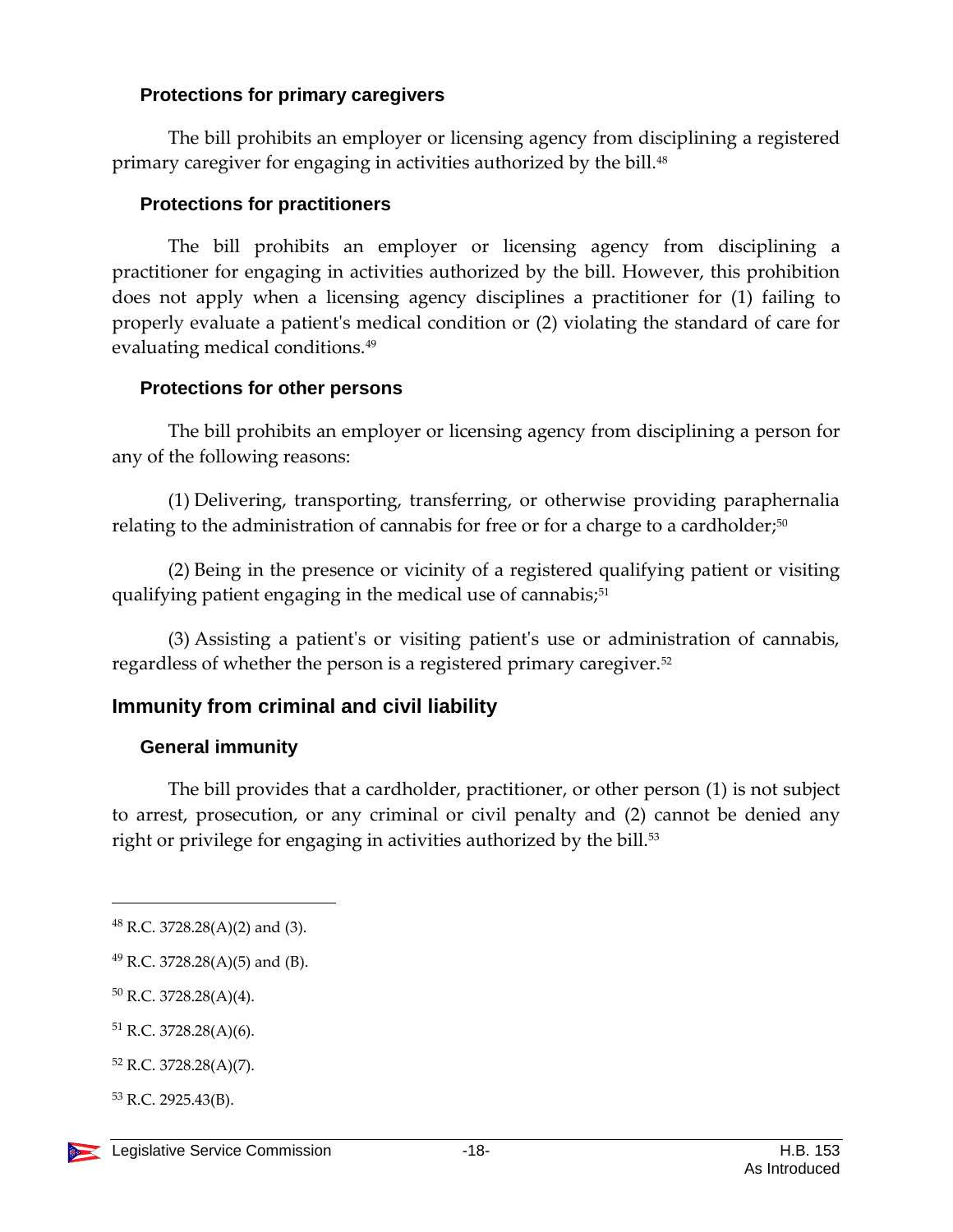The bill creates a legal presumption that a registered qualifying patient or visiting qualifying patient is engaged in the medical use of cannabis if the patient possesses (1) a valid identification card and (2) an amount of usable cannabis or number of mature cannabis plants that does not exceed the maximum permitted by the bill. Under the bill, this presumption may be rebutted by evidence that conduct related to cannabis was not for the purpose of treating or alleviating the patient's debilitating medical condition or related symptoms.<sup>54</sup>

The bill creates a legal presumption that a registered primary caregiver is engaged in an authorized activity if the caregiver possesses a valid registry identification card and an amount of usable cannabis or number of mature cannabis plants that does not exceed the maximum permitted by the bill. Under the bill, this presumption may be rebutted by evidence that conduct related to cannabis was not for the purpose of treating or alleviating the debilitating medical condition or related symptoms of a caregiver's patient.<sup>55</sup>

#### <span id="page-18-0"></span>**Exceptions to drug offenses**

The bill specifies circumstances in which cardholders are not subject to existing drug laws. Specifically, the bill provides that the following prohibitions do not apply to cardholders or practitioners, as applicable:

(1) The prohibition on furnishing or administering a controlled substance to a juvenile at least two years the cardholder's junior when a cardholder provides cannabis to another cardholder.<sup>56</sup>

(2) The prohibition on inducing or causing a juvenile at least two years the practitioner's junior to use a controlled substance when a practitioner signs a written certification for a juvenile who is a patient.<sup>57</sup>

(3) The prohibition on trafficking in drugs, including marihuana, when a cardholder complies with the law governing the medical use of cannabis.<sup>58</sup>

(4) The prohibition on knowingly cultivating marihuana, or knowingly manufacturing or otherwise engaging in any part of the production of a controlled

<sup>54</sup> R.C. 2925.43(C)(1).

<sup>55</sup> R.C. 2925.43(C)(2).

<sup>56</sup> R.C. 2925.02(B)(2).

<sup>57</sup> R.C. 2925.02(B)(3).

<sup>58</sup> R.C. 2925.03(B)(4).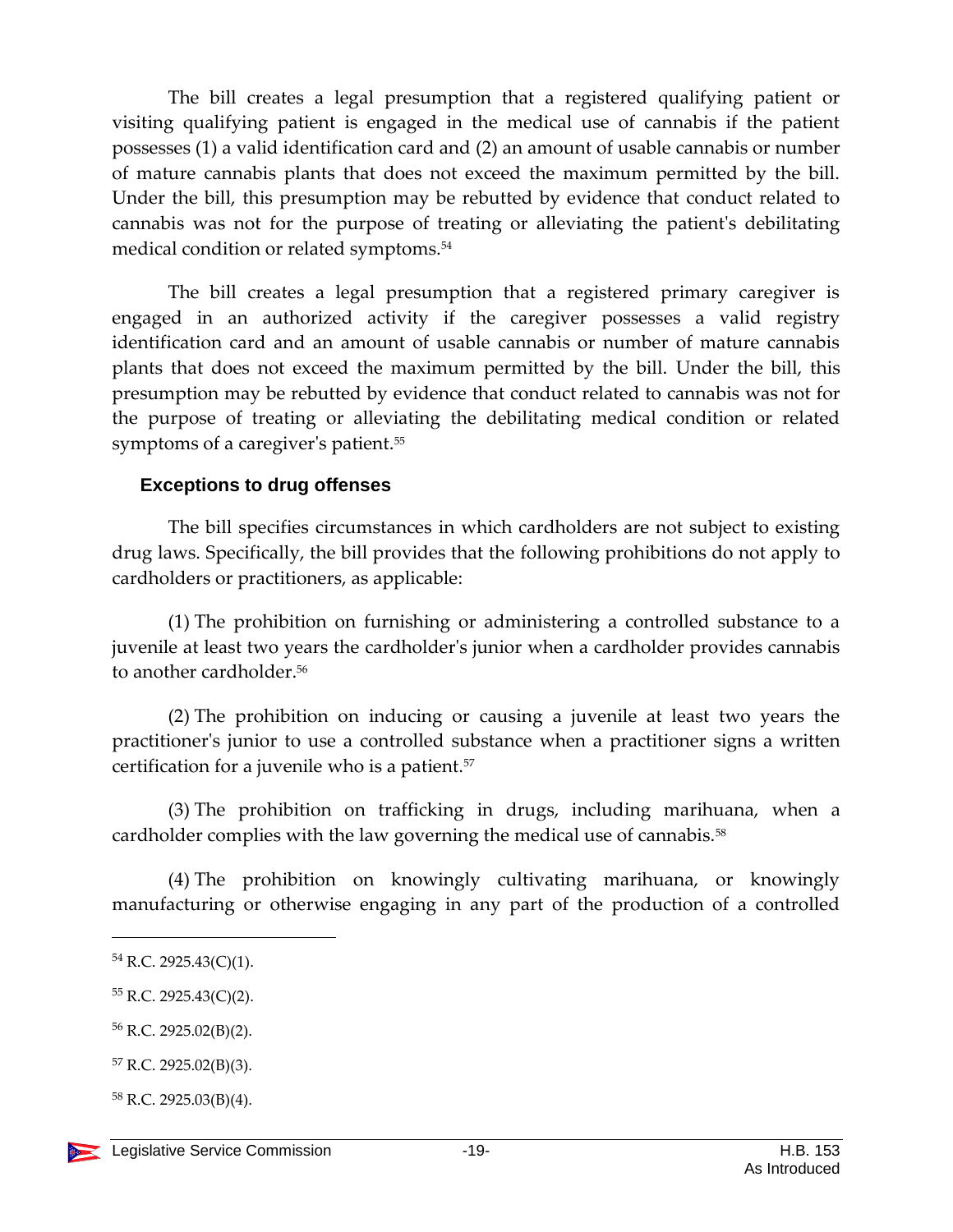substance, when a cardholder complies with the law governing the medical use of cannabis.<sup>59</sup>

(5) The prohibition on knowingly obtaining, possessing, or using a controlled substance when a cardholder complies with the law governing the medical use of cannabis.<sup>60</sup>

(6) The prohibition on knowingly using, or possessing with purpose to use; selling, possessing, or manufacturing with purpose to sell; or advertising the sale of drug paraphernalia when a cardholder complies with the law governing the medical use of cannabis or a person permitted under the bill to deliver, transport, transfer, or otherwise provide cannabis-related paraphernalia for free or for a charge to a cardholder.<sup>61</sup>

## <span id="page-19-0"></span>**Nonregistered persons**

#### <span id="page-19-1"></span>**Defenses to prosecution**

The bill permits a person who is not a registered qualifying patient or visiting qualifying patient to assert the medical purpose for using cannabis as a defense to any prosecution involving cannabis unless the person is being prosecuted for violating a prohibition that would be applicable if the person were a registered patient (see "**Registered qualifying patients – Prohibited activities**," above). This defense is presumed valid if the evidence shows that all of the following apply: $62$ 

(1) At least 30 days before the date the charges against the person are filed, a practitioner made a statement regarding the benefits to the person of the medical use of cannabis that is substantively similar to the written certification from a practitioner that a patient must obtain to receive a registry identification card. In this case, the practitioner's statement may relate to the benefits of the medical use of cannabis for not only a debilitating medical condition, but also a serious medical condition.

(2) The person was in possession of less than 200 grams of usable cannabis and 12 mature cannabis plants.

<sup>59</sup> R.C. 2925.04(B).

 $60$  R.C. 2925.11(B)(5).

<sup>61</sup> R.C. 2925.14(D)(2) and 3728.06.

 $62$  R.C. 2925.46(A).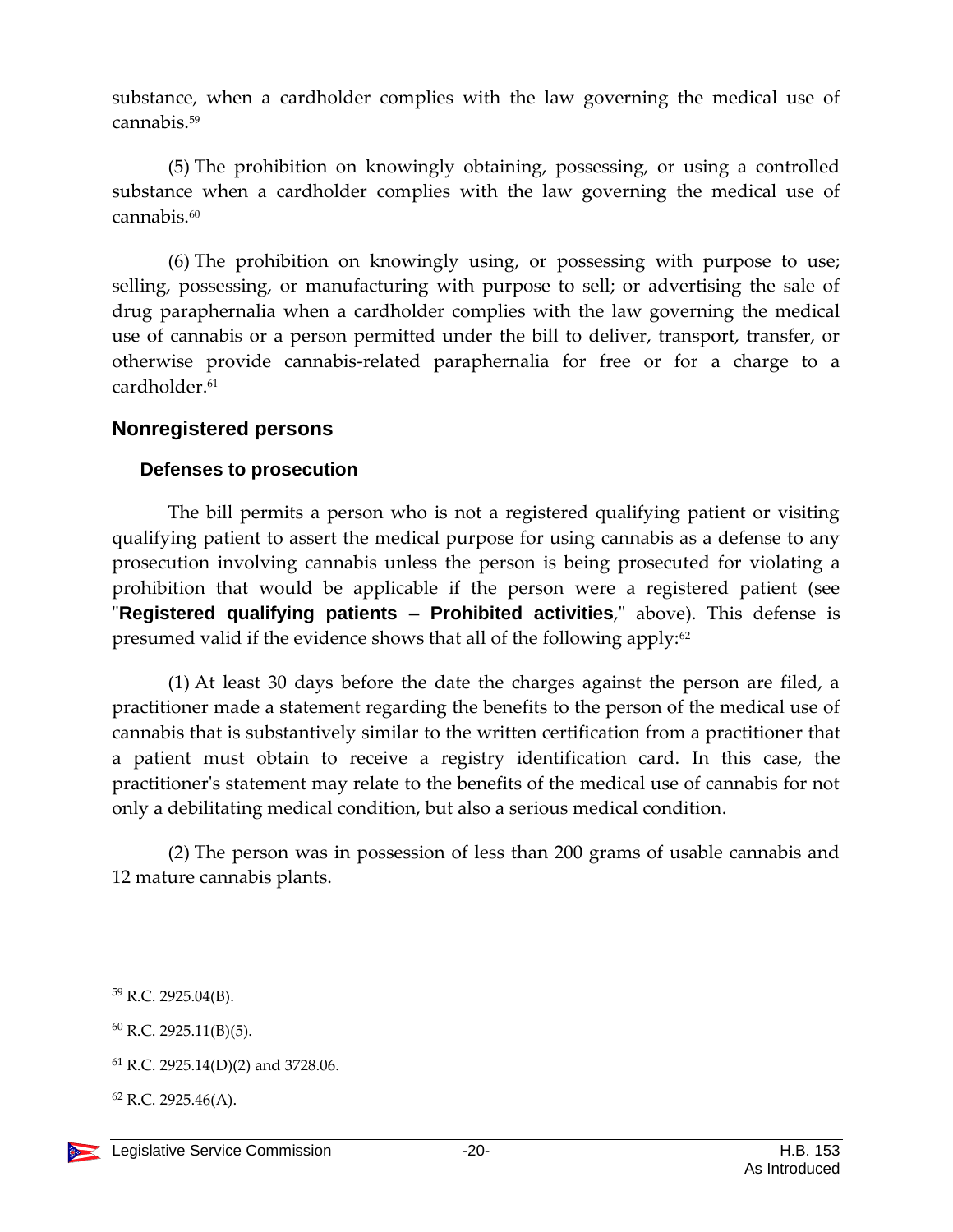(3) The person was engaged in the acquisition, possession, cultivation, manufacture, use, delivery, transfer, or transportation of cannabis or paraphernalia necessary for the administration of cannabis to treat or alleviate the person's serious or debilitating medical condition or related symptoms.

#### <span id="page-20-0"></span>**Immunity from disciplinary action or property forfeiture**

If a person who is not a registered qualifying patient or visiting qualifying patient demonstrates the person's medical purpose for using cannabis, the bill provides that the person is not subject to either of the following: (1) disciplinary action by a business or licensing agency or (2) forfeiture of any interest in or right to property.<sup>63</sup>

## <span id="page-20-1"></span>**Disclosure of information**

The bill generally prohibits any person or government entity from disclosing any information contained in an application for an initial or renewed registry identification card, a practitioner's written certification submitted with an application, or a registry identification card. Disclosure is allowed if necessary for the administration of the law governing the medical use of cannabis or in collaboration with a law enforcement officer as authorized by the bill (see "**Falsified or fraudulent information**," above). Any person violating this provision is guilty of a first degree misdemeanor.<sup>64</sup>

If an individual under investigation by state or local law enforcement credibly asserts during the course of the investigation that the individual is a cardholder, the bill prohibits law enforcement from providing any information to another law enforcement authority that does not recognize the bill's protections relating to the medical use of cannabis, except as required by federal law or the United States Constitution.<sup>65</sup>

# <span id="page-20-2"></span>**Additional debilitating medical conditions**

The bill permits any person to petition the Director of Health to add a medical condition or its treatment to the list of debilitating medical condition for the purpose of the law governing the medical use of cannabis. The petition must be submitted in accordance with rules to be adopted by the Director.<sup>66</sup>

The bill requires the Director to conduct a hearing for each petition; however, the Director may hear multiple petitions in one hearing. The Director must give public

<sup>63</sup> R.C. 2925.46(B).

<sup>64</sup> R.C. 3728.41 and 3728.99.

<sup>65</sup> R.C. 2925.45.

<sup>66</sup> R.C. 3728.01(D)(3) and 3728.37.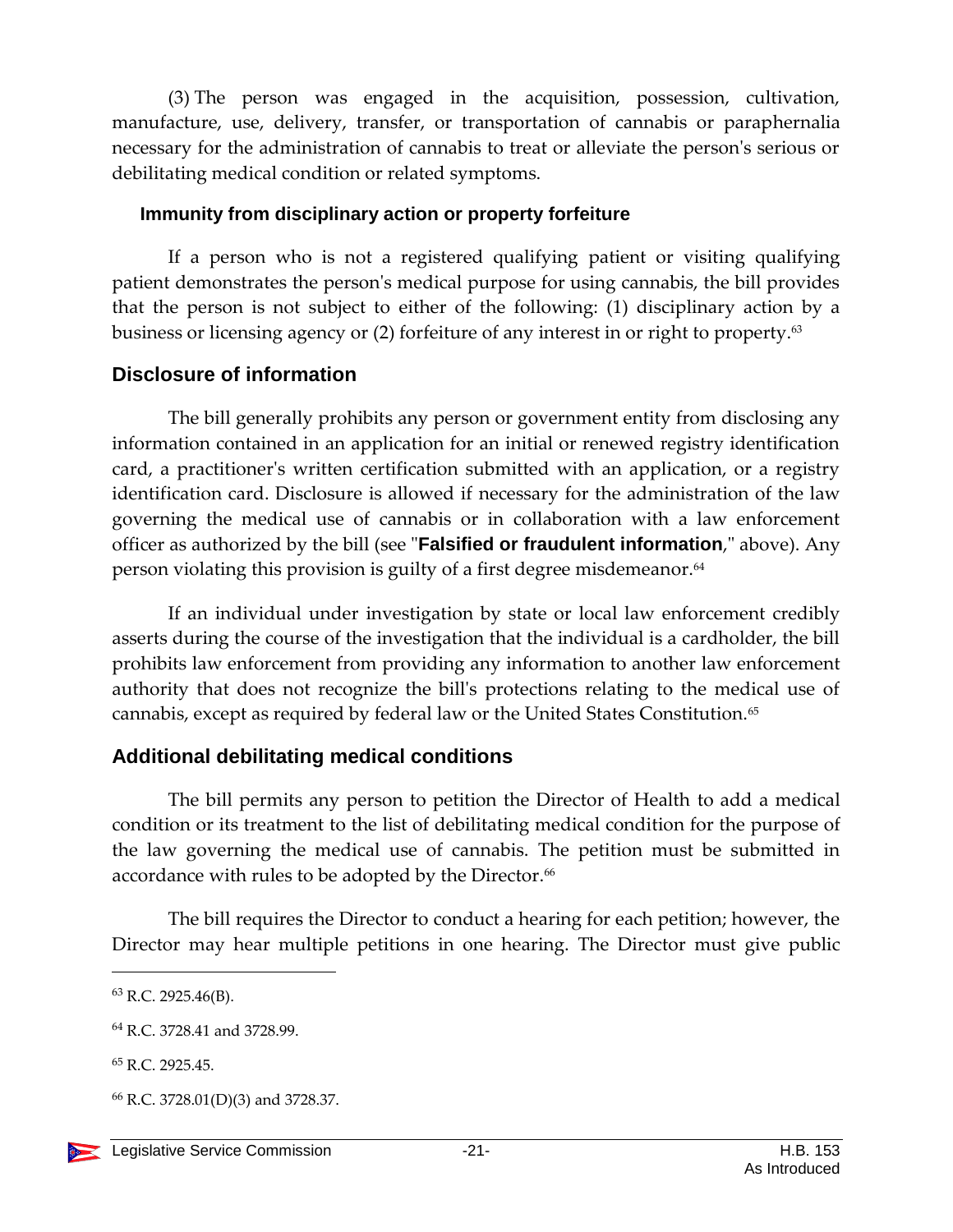notice of each hearing, make each hearing open to the public, and allow public comment on petitions. The Director has 180 days after a petition is submitted to approve or deny it. In determining whether to approve or deny a petition, the Director must consider the petition, any comments regarding the petition made at the hearing, and the advice of the Medical Cannabis Advisory Council (see "**MEDICAL CANNABIS ADVISORY COUNCIL**," below). The Director's approval or denial must be in the form of an adjudication issued in accordance with, and subject to, the Administrative Procedure Act.<sup>67</sup>

#### <span id="page-21-0"></span>**Internet-based patient and caregiver verification system**

The bill requires the Department to operate an Internet-based system for use by law enforcement to verify (1) whether a person is a registered qualifying patient or primary caregiver and (2) whether a location at which cannabis is being cultivated is a registered cultivation site. A law enforcement officer must verify this information before initiating an arrest, raid, or other law enforcement action concerning cannabis. If the person is a patient or caregiver or the location is a registered cultivation site, no further action may be initiated except on issuance of a warrant.

The bill requires the Department to update and verify system accuracy on a weekly basis. The system must be available for use by law enforcement 24 hours a day.<sup>68</sup>

## <span id="page-21-1"></span>**No reimbursement by medical assistance programs or health insurers**

Under the bill neither a government medical assistance program nor a private health insurer is required to reimburse a person for costs associated with the medical use of cannabis.<sup>69</sup>

## <span id="page-21-2"></span>**Use of cannabis in the workplace**

The bill does not require an employer to accommodate the use of cannabis in any workplace or any employee working while impaired. The bill specifies, however, that a registered qualifying patient or a visiting qualifying patient is not to be considered impaired solely because of the presence of metabolites or components of cannabis in the patient's body, if the concentration of metabolites or components is insufficient to cause impairment.<sup>70</sup>

- <sup>68</sup> R.C. 3728.43.
- $^{69}$  R.C. 3728.31(A).
- $^{70}$  R.C. 3728.31(B).



<sup>67</sup> R.C. 3728.37.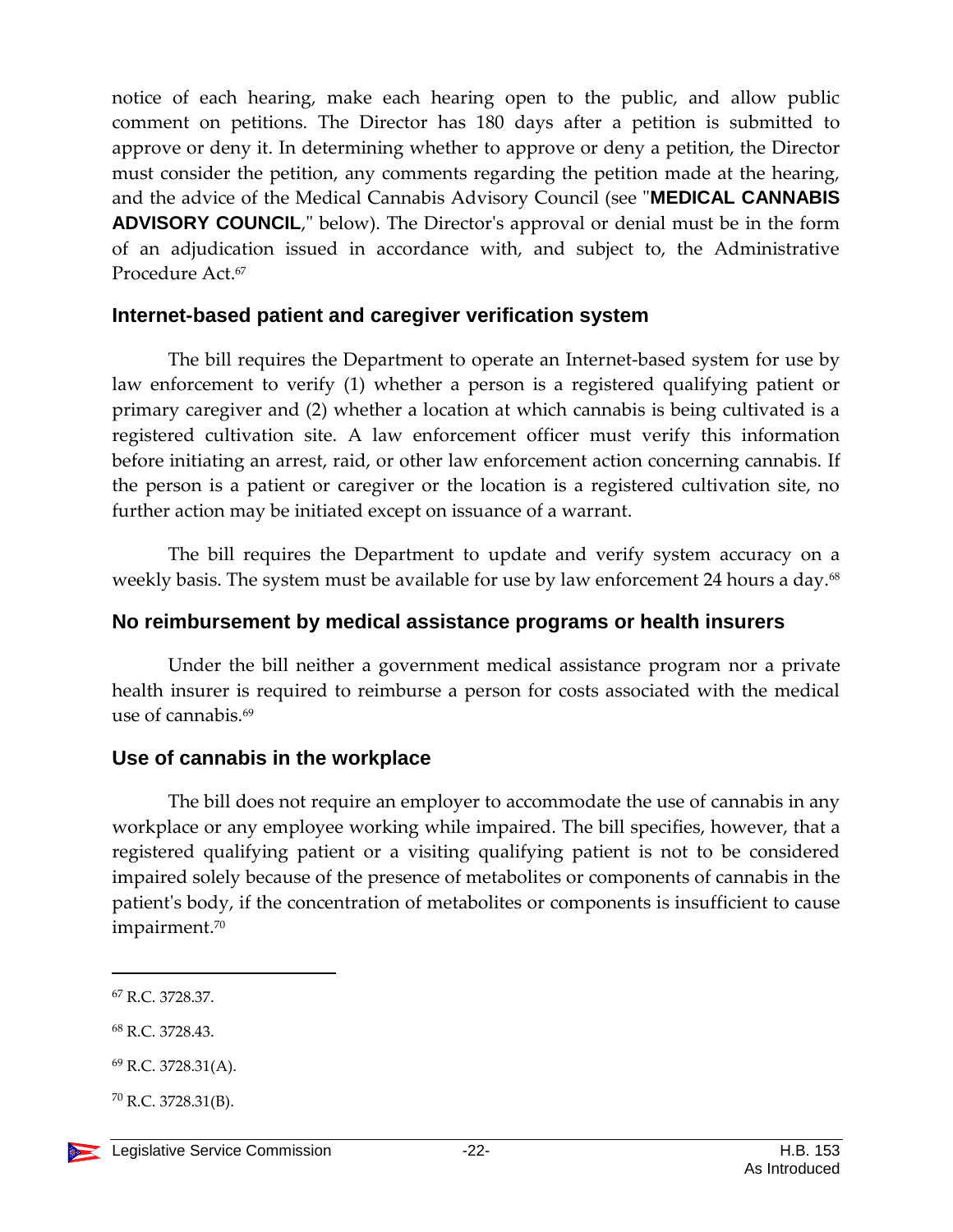## <span id="page-22-0"></span>**Rule-making**

The bill requires the Director of Health to adopt rules in accordance with the Administrative Procedure Act that do all of the following:

(1) Govern the manner in which the Department considers applications for initial and renewed registry identification cards;

(2) Establish fees for initial and renewed registry identification cards;

(3) Govern the submission of petitions requesting that a medical condition or its treatment be added as a debilitating medical condition.<sup>71</sup>

With respect to card fees, the bill permits the Director to establish fees according to a sliding scale based on family income. However, fees must be sufficient to generate enough revenue to offset all expenses incurred as a result of the bill. The bill permits the Department to accept donations from private sources to help offset expenses and reduce fees.<sup>72</sup>

The bill requires the Director to adopt initial rules no later than 120 days after the bill's effective date. If the Director fails to adopt the initial rules within that time, a qualifying patient or primary caregiver may petition the Franklin County Court of Appeals for a writ of mandamus compelling the Director to adopt the rules.<sup>73</sup>

## <span id="page-22-1"></span>**Annual report**

The bill requires the Department to submit to the General Assembly an annual report that contains, at a minimum, the following information for the previous year:

(1) The number of applications for initial and renewed registry identification cards;

(2) The number of applications denied and the reasons for the denials;

(3) The number of registered qualifying patients and registered primary caregivers in each county;

(4) The nature of the debilitating medical conditions of the patients;

 $71$  R.C. 3728.35(A).

<sup>72</sup> R.C. 3728.35(B).

<sup>73</sup> R.C. 3728.36.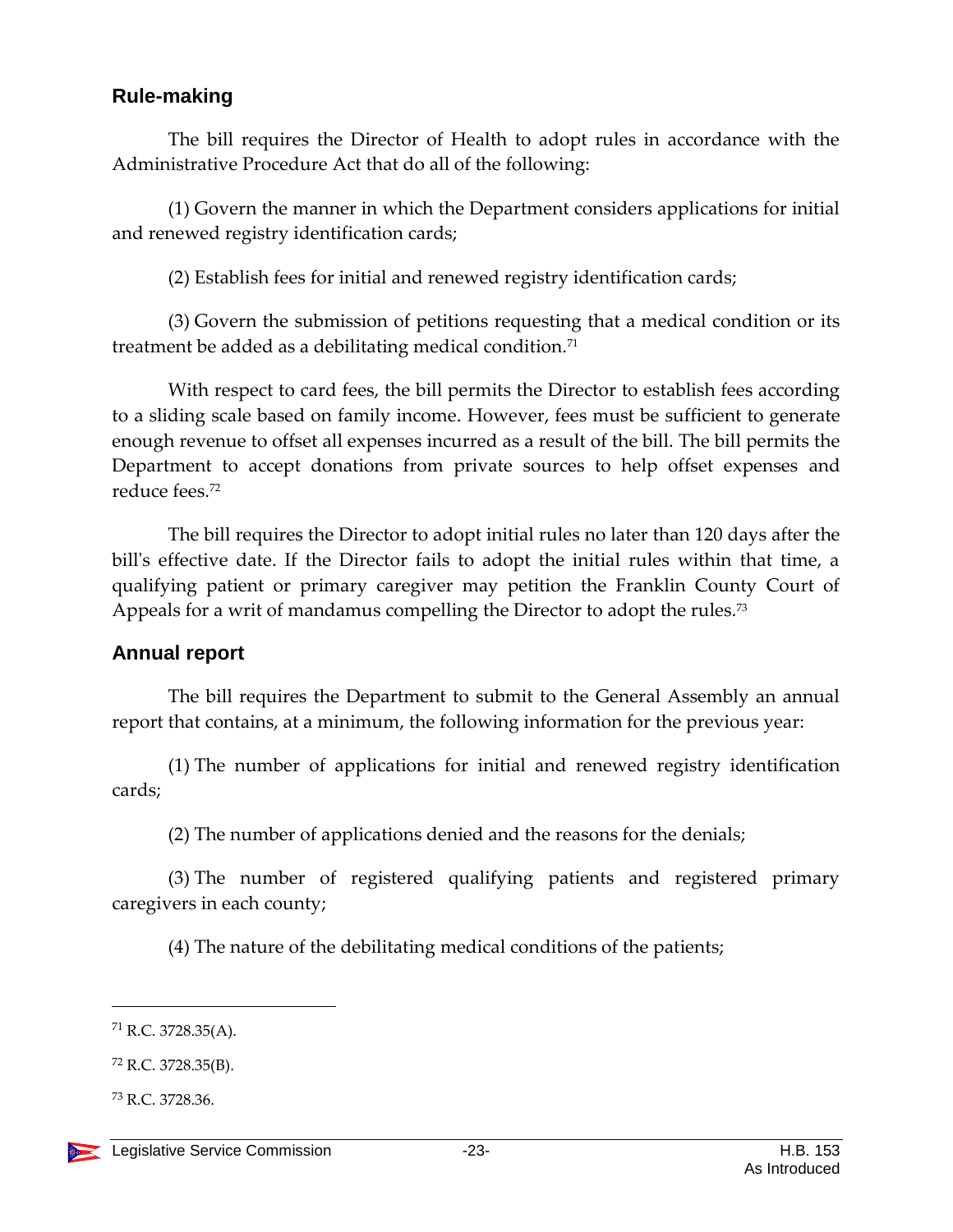(5) The number of registry identification cards revoked;

(6) The number of practitioners providing written certifications for patients.

The report must not disclose any identifying information about patients, caregivers, or practitioners.<sup>74</sup>

## **MEDICAL CANNABIS ADVISORY COUNCIL**

## <span id="page-23-1"></span><span id="page-23-0"></span>**Creation and membership**

The bill creates the Medical Cannabis Advisory Council to provide outreach services regarding the medical use of cannabis and to advise the Director of Health regarding petitions to add medical conditions or treatments to the list of debilitating medical conditions for which cannabis may be used under the bill. 75

The Council consist of the following members, all of whom are appointed by the Director of Health:

(1) Four physicians who are certified by a national organization recognized by the State Medical Board as specializing in family medicine or an area that focuses on pain management or clinical oncology;

(2) Three registered qualifying patients. (The initial members need only have a debilitating medical condition, since the registration process will not yet have begun.)<sup>76</sup>

The bill permits any person to submit to the Director recommendations regarding individuals to be appointed to the Council. However, it prohibits the Director from appointing an individual who is opposed to the legal use of cannabis to treat or alleviate a debilitating medical condition or its associated symptoms. The Director must make the initial appointments to the Council not later than 120 days after the bill's effective date.<sup>77</sup>

The Council must select one member to serve as the chairperson.<sup>78</sup>

<sup>74</sup> R.C. 3728.45.

<sup>75</sup> R.C. 3728.38 and 3728.381.

<sup>76</sup> R.C. 3728.38(A); Section 3.

<sup>77</sup> R.C. 3728.38(B); Section 3.

<sup>78</sup> R.C. 3728.38(E).